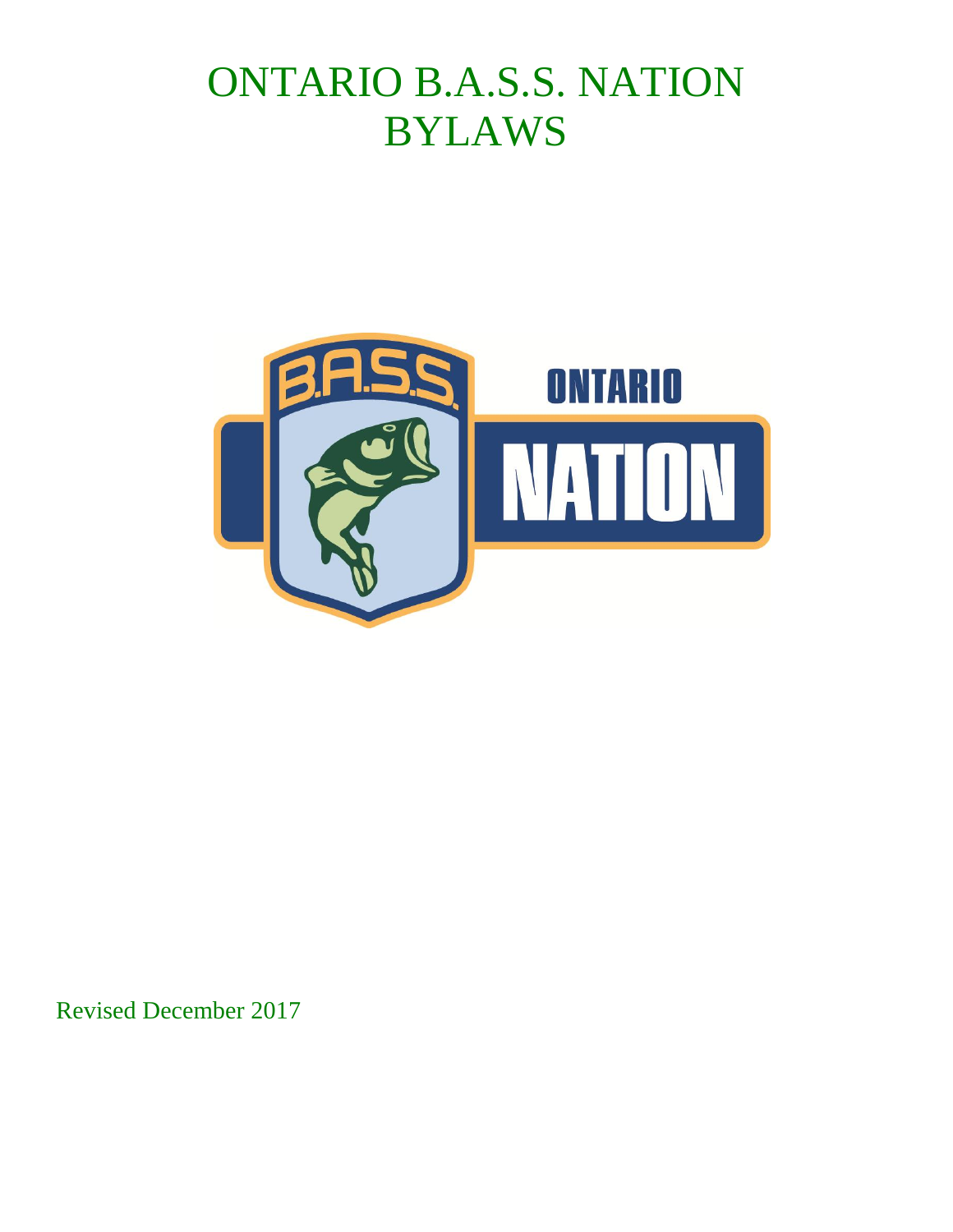# ONTARIO B.A.S.S. NATION

## B Y L A W S

## Table of Contents

|           |                    | Page |
|-----------|--------------------|------|
| Section 1 | Purpose and Powers |      |

# ARTICLE II LOCATION OF NATION

| Section 1. | Geographical     |  |
|------------|------------------|--|
| Section 2. | Principle Office |  |

#### ARTICLE III MEMBERSHIP

| Section 1.  | Definition of Membership           | 6 |
|-------------|------------------------------------|---|
| Section 2.  | Categories of Membership           | 6 |
| Section 3.  | Affiliation                        | 6 |
| Section 4.  | Continuation                       | 6 |
| Section 5.  | Dues and Assessments               | 7 |
| Section 6.  | Withdrawal from Membership         | 7 |
| Section 7.  | Forfeiture of Membership           | 7 |
| Section 8.  | <b>Reinstatement of Membership</b> | 7 |
| Section 9.  | <b>Rights and Privileges</b>       | 8 |
| Section 10. | Non-discrimination                 | 8 |

## ARTICLE IV BOARD OF DIRECTORS

| Section 1.  | General                        | 8  |
|-------------|--------------------------------|----|
| Section 2.  | <b>Chapter Representation</b>  | 9  |
| Section 3.  | <b>Removal From Office</b>     | 9  |
| Section 4.  | Meetings                       | 9  |
| Section 5.  | <b>Special Meetings</b>        | 9  |
| Section 6.  | <b>Action Without Meeting</b>  | 10 |
| Section 7.  | Committees                     | 10 |
| Section 8.  | <b>Districts</b>               | 10 |
| Section 9.  | Voting                         | 10 |
| Section 10. | Compensation                   | 10 |
| Section 11. | Books & Accounting Records     | 10 |
| Section 12. | <b>Exceptions to Authority</b> | 10 |
| Section 13. | Quorum                         |    |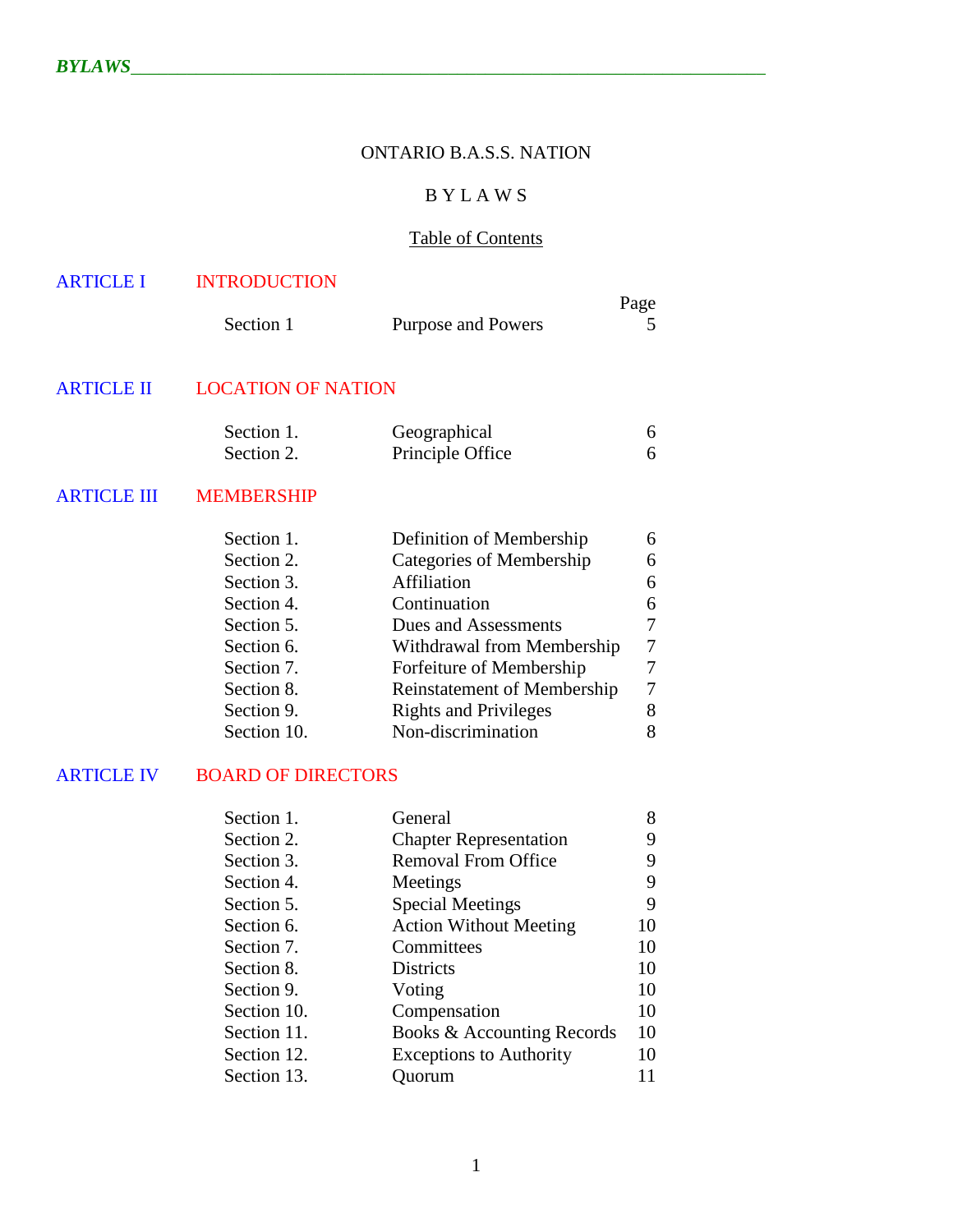## ARTICLE V OFFICERS

| Section 1. | General                    | 11 |
|------------|----------------------------|----|
| Section 2. | Term of Office             | 11 |
| Section 3. | Eligibility for Office     | 11 |
| Section 4. | <b>Removal from Office</b> | 11 |

#### ARTICLE VI RESPONSIBILITIES AND DUTIES OF OFFICERS

| Section 1. | President                     | 11 |
|------------|-------------------------------|----|
| Section 2. | $1st$ & $2nd$ Vice Presidents | 12 |
| Section 3. | Secretary and Treasurer       | 12 |
| Section 4. | <b>Steering Committee</b>     | 13 |

#### ARTICLE VII ELECTIONS

| Section 1. | <b>Directors</b>           | 13 |
|------------|----------------------------|----|
| Section 2. | <b>Officers</b>            | 14 |
| Section 3. | <b>Executive Committee</b> | 14 |

## ARTICLE VIII COMMITTEES

| Section 1. | <b>Standing Committees</b> | 14 |
|------------|----------------------------|----|
| Section 2. | <b>Special Committees</b>  | 16 |

## ARTICLE IX CONDUCT OF MEETINGS

| Section 1. | Rules of Order                  | 16 |
|------------|---------------------------------|----|
| Section 2. | <b>Parliamentary Procedures</b> | 16 |

## ARTICLE X AUTHORITY OF REPRESENTATION

| Section 1. | <b>President's Conferences</b> | 16 |
|------------|--------------------------------|----|
| Section 2. | Divisional and National        |    |
|            | <b>Tournaments</b>             | 16 |

## ARTICLE XI NATION TOURNAMENTS

| Section 1. | <b>Location and Dates</b>     | 17 |
|------------|-------------------------------|----|
| Section 2. | <b>Tournament Eligibility</b> | 17 |
| Section 3. | <b>Rules and Regulations</b>  | 17 |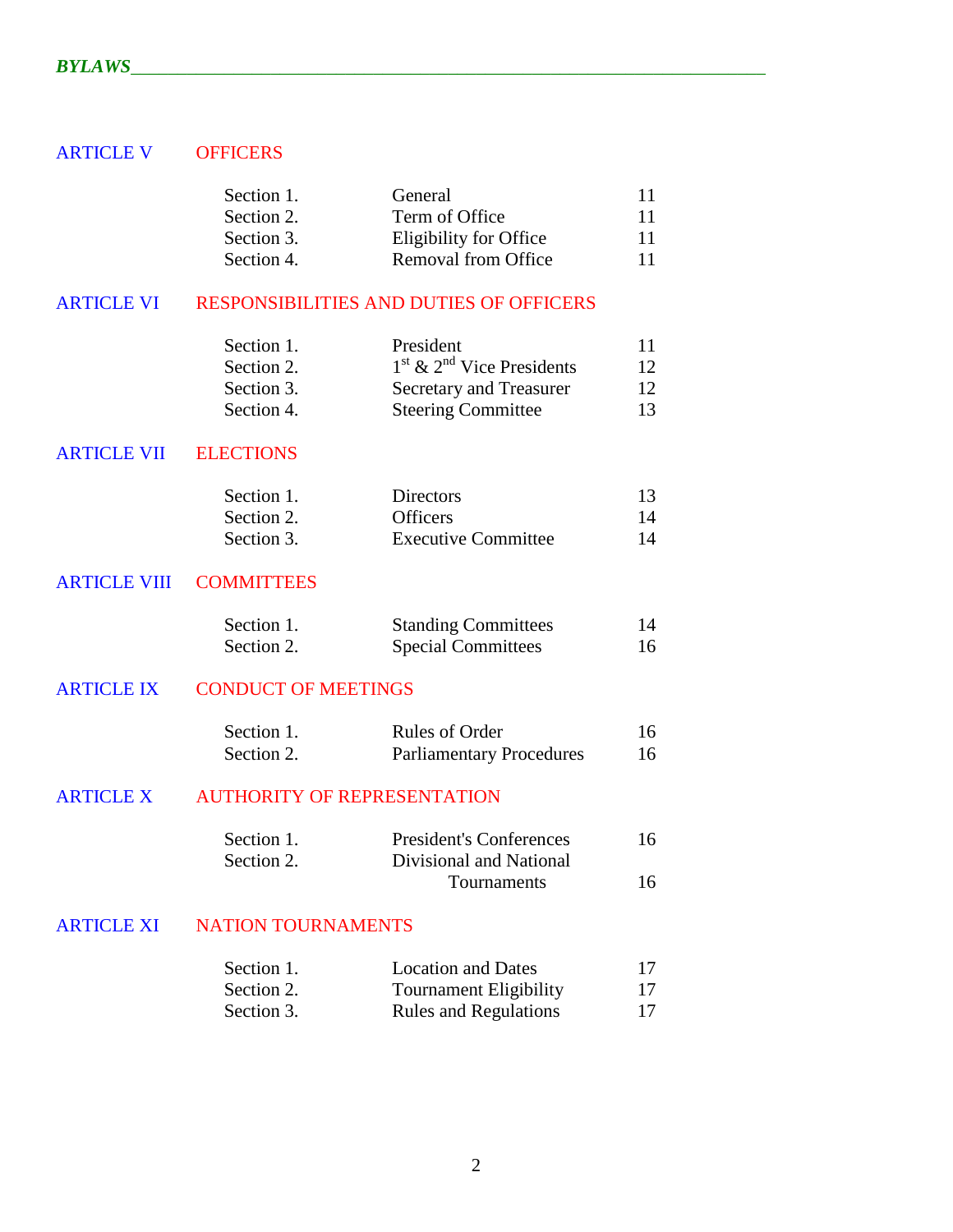# ARTICLE XII MISCELLANEOUS

| Section 1. | Contracts on Behalf of |    |
|------------|------------------------|----|
|            | <b>Ontario Nation</b>  | 17 |
| Section 2. | <b>Fiscal Year</b>     | 18 |
| Section 3. | Audits                 | 18 |
| Section 4. | Conflict of Interest   | 18 |
| Section 5. | Sources of Ontario     |    |
|            | <b>Nation Income</b>   | 18 |
| Section 6. | <b>Dissolution</b>     | 18 |

## ARTICLE XIII AMENDMENTS

| Section 1. | <b>Bylaws</b> |  |
|------------|---------------|--|
|------------|---------------|--|

# ARTICLE XIV STANDING RULES

| Rule 1. | <b>Amendment to Standing</b> |    |
|---------|------------------------------|----|
|         | Rules                        | 19 |
| Rule 2. | Dissemination of Ontario     |    |
|         | <b>Nation Roster</b>         | 19 |
| Rule 3. | <b>Ontario Nation</b>        |    |
|         | <b>Team Expenses</b>         | 19 |
| Rule 4. | Interpretation of Bylaws     |    |
|         | <b>And Standing Rules</b>    | 19 |

# APPENDIX I RULES OF ORDER TO ONTARIO NATION BYLAWS

|    | General                            | 20 |
|----|------------------------------------|----|
| 2. | Call to Order                      | 20 |
| 3. | <b>Order of Business</b>           | 20 |
|    | <b>Ontario Minister of Natural</b> |    |
|    | Resources                          | 20 |
| 5. | Assumption of Office               | 21 |
| 6. | Presentation of Awards;            |    |
|    | Presentation and Swearing          |    |
|    | In of New Officials                | 21 |
|    | Amendments to Rules of Order 21    |    |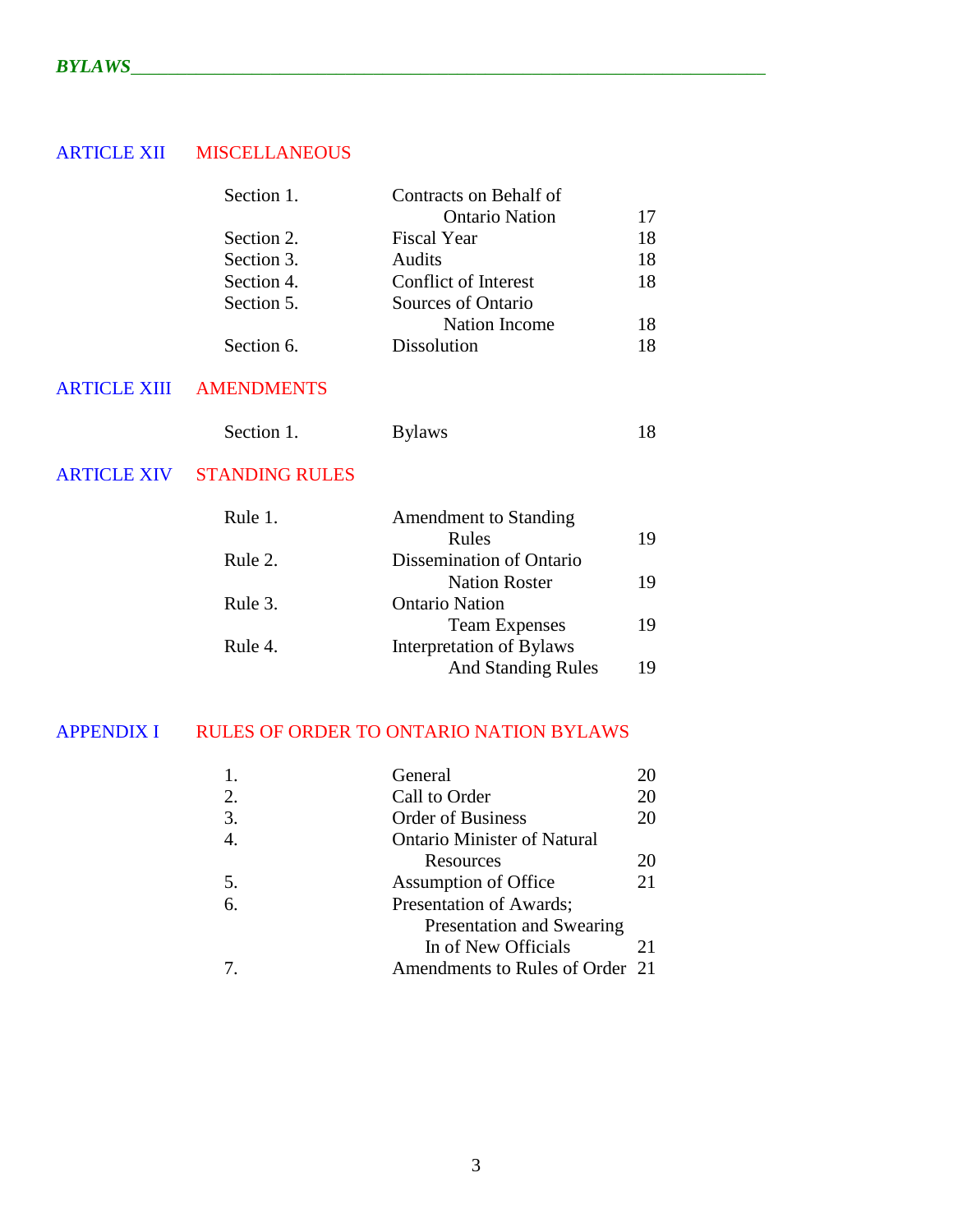# APPENDIX II TOURNAMENT RULES COMMITTEE

| <b>Tournament Rules Committee</b>  |              |
|------------------------------------|--------------|
| Ontario B.A.S.S. Nation Tournament |              |
| <b>Basic Format</b>                |              |
| <b>Tournament Entry</b>            | $22^{\circ}$ |
| Hank Gibson Provincial Tournament  | າາ           |

## APPENDIX III OBN FINANCE SCHEDULE

| <b>Spending and Account Balances</b> |    |
|--------------------------------------|----|
| <b>Expenses</b>                      | 25 |
| <b>Financial Reporting</b>           | 26 |

# APPENDIX IV CURRENT FEE SCHEDULE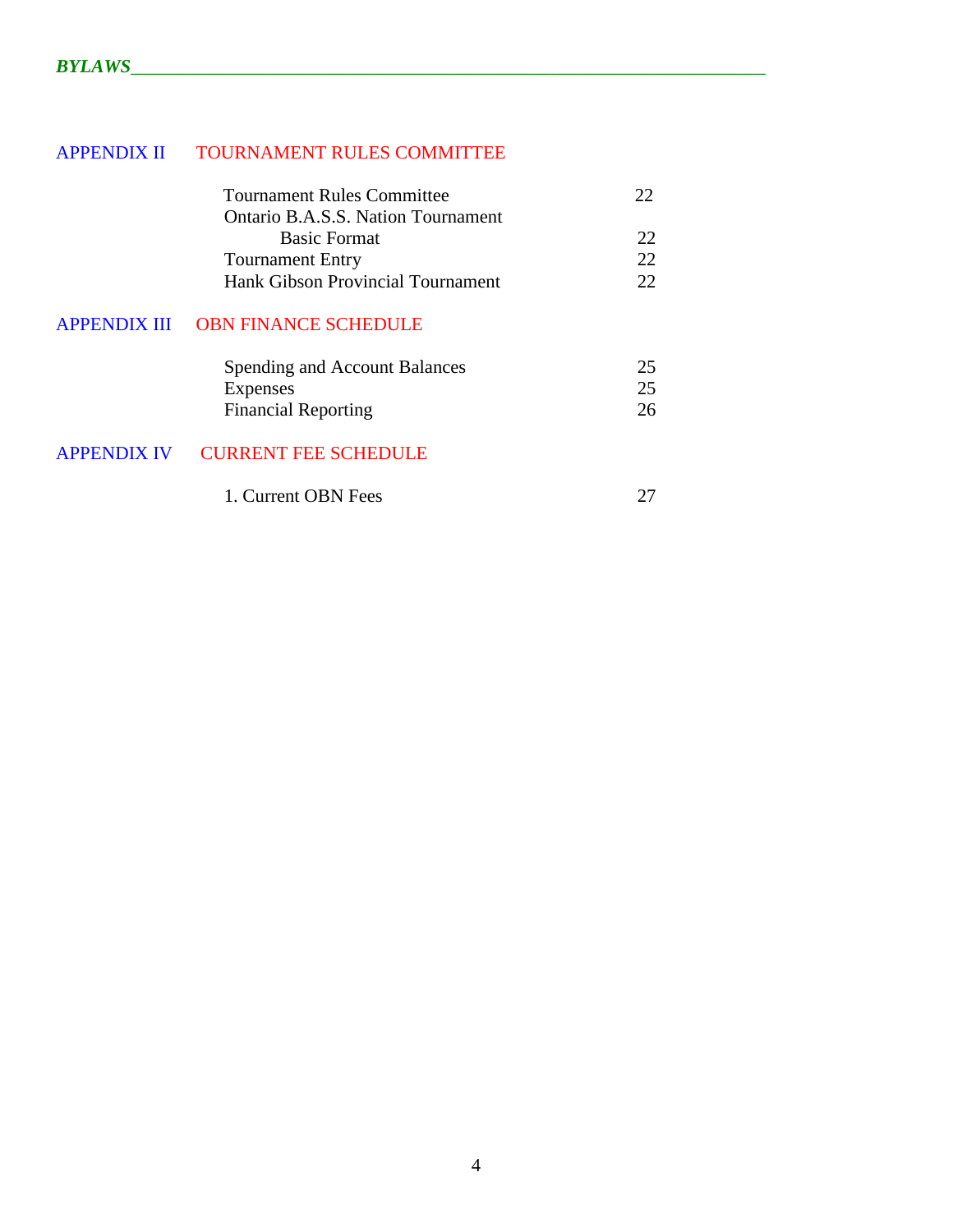#### ONTARIO B.A.S.S. NATION

## *B Y L A W S*

#### **ARTICLE I: Introduction**

*Section 1*. **Purpose and Powers** The Ontario B.A.S.S. Nation, hereinafter referred to as the Nation, consisting of affiliated B.A.S.S. Chapters, of the Bass Anglers Sportsman Society, also known as the Bass Anglers Sportsman Society Nation, shall have the purposes and powers as may be stated in its bylaws, and such powers as are now or may be granted by law. Additional purposes and objectives are:

- **(1)** To serve as an organization in which the individual B.A.S.S. Chapters in the Province of Ontario and other provinces (until they can form their own Nations) and affiliated with Bass Anglers Sportsman Society (B.A.S.S.) may unite to the benefit of their common interests and causes;
- **(2)** To promote and support approved conservation policies, practices and measures, preservation of aquatic resources and improvement of ecological and environmental conditions on regional, provincial and local levels;
- **(3)** To promote the practice of high standards of sportsmanship and conservation measures by the membership;
- **(4)** To provide the Ontario Ministry of Natural Resources organized moral, political and material support and encouragement;
- **(5)** To preserve and promote the sport of bass angling by promoting the improvement of bass angling skills in the membership through fellowship and the friendly exchange of techniques and ideas and active involvement in conservation and political issues;
- **(6)** To encourage youth fishing, promote the conduct of youth fishing activities by the Nation's Chapters and, within budgetary allocations, provide funding and material assistance in the implementation of approved youth activities;
- **(7)** To promote, organize and conduct an annual Ontario B.A.S.S. Nation Tournament to determine the members of a Team to represent the Province of Ontario at any Divisional or National B.A.S.S. sponsored Chapter Nation Tournaments, and to hold any other Tournaments deemed necessary by the Nation for the purposes of selection, fundraising or any other reason the Board of Directors deems necessary;
- **(8)** To provide, within budgetary limitations, funding for the Nation Team's participation in B.A.S.S. sponsored Divisional and National Tournaments as may be required; and
- **(9)** To promote, assist and facilitate the formation of additional bass clubs to become affiliated with B.A.S.S. and the Nation.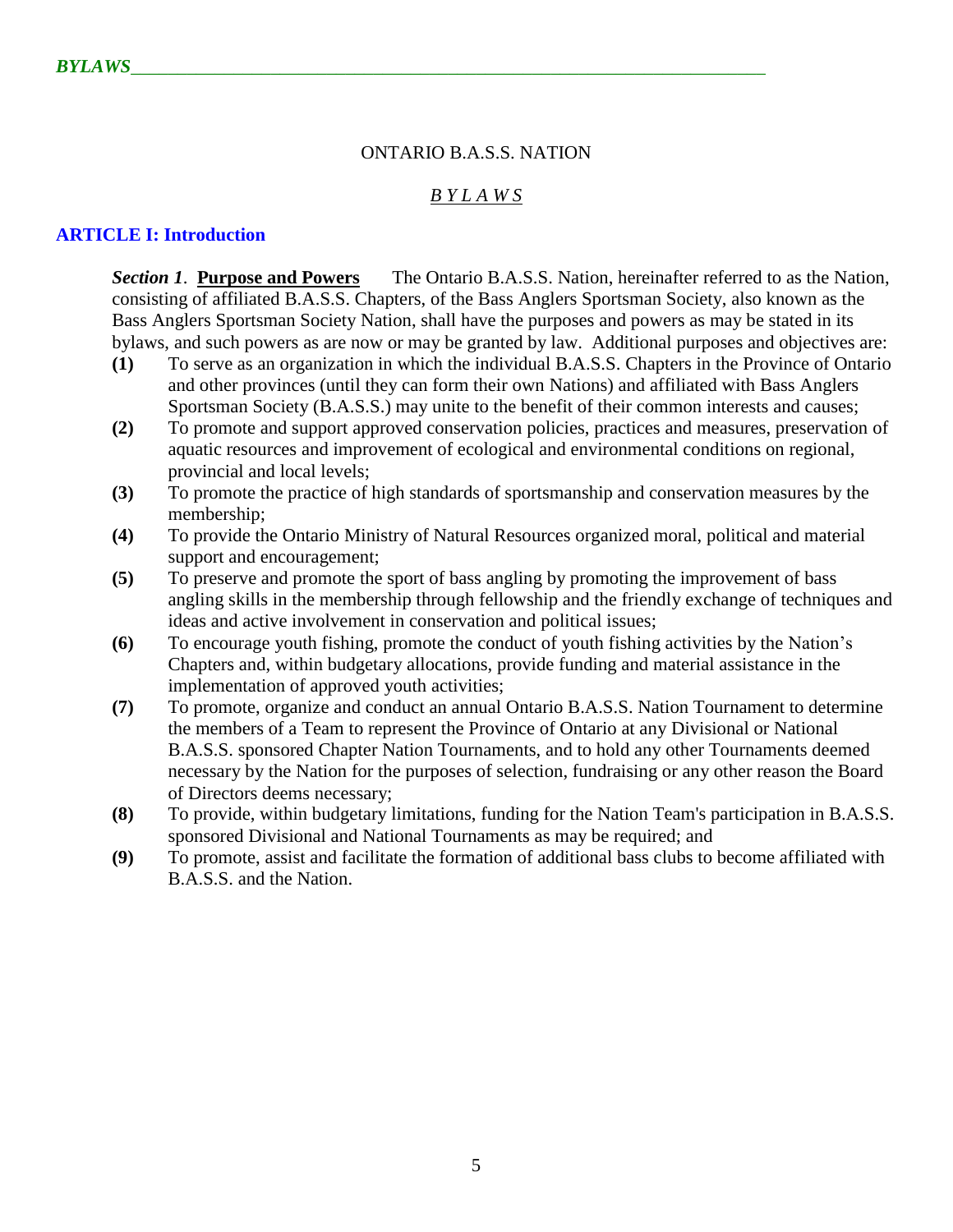## **ARTICLE II: Location of Nation**

*Section 1*. **Geographical** The Nation shall consist of those qualified B.A.S.S. Nation Chapters, hereinafter referred to as Chapters, located within the Province of Ontario, and other provinces (until the other Provinces can form their own Nations).

*Section 2*. **Principle Office** The principal office and business address of this organization shall be the same as that of the Nation's President.

## **ARTICLE III: Membership**

**Section 1. Definition of Membership** The members of this Nation are those persons and organizations having membership rights in accordance with the provisions of these bylaws. A member must be in good standing on June  $30<sup>th</sup>$  of the same year as the OBN Provincial Qualifier in order to participate.

*Section 2*. **Categories of Membership** This Nation shall have two categories of membership:

- **(1)** Individual Persons who are members in good standing of B.A.S.S. and who are also members in good standing of bass chapter affiliates of this Nation; and
- **(2)** Organizational Chapters in the Province of Ontario and other provinces (until they can form their own Nations), affiliated with both B.A.S.S. and this Nation.

*Section 3.* **Affiliation** Membership in this Nation shall be acquired by Chapters that meet the following prerequisites:

- **(1)** 100% of the Chapter's individual membership shall be members in good standing with B.A.S.S.;
- **(2)** Individual membership in the Chapter shall consist of six (6) or more members;
- **(3)** The Chapter's office of record shall be in specified in Article III, *ss*. 2(2);
- **(4)** The Chapter shall be affiliated with B.A.S.S.; and
- **(5)** Upon application for affiliation, the Chapter provides the Nation with a current membership roster, including names and addresses, and the name, address and phone number of the Chapter's designee for Board of Directors.

*Section 4*. **Continuation** Chapter affiliation shall be on a continuing basis provided:

- **(1)** Each Chapter maintains current it's affiliation with B.A.S.S.;
- **(2)** Each Chapter maintains current it's dues, assessments and fines to the Nation;
- **(3)** Each Chapter maintains it's individual membership at six (6) or more;
- **(4)** Each Chapter maintains current the names and addresses of its members and its Officers with the Nation.
- **(5)** Each Chapter submits the results and plans for a Youth or Community Service Project and a Conservation Project. This submittal is to be in a prescribed format, submitted annually to the Nation Secretary, at the Annual General Meeting. This submittal shall be called an **Affiliation Letter**; and
- **(6)** Each Chapter maintains a fiscal year ending in October at which time Chapter elections are held and dues collected including the current Nation dues remitted to B.A.S.S. by December 31<sup>st</sup>. (See appendix IV – Fee Schedule) The new Chapter Representative to the Nation Board of Directors will attend the Annual General Meeting in November.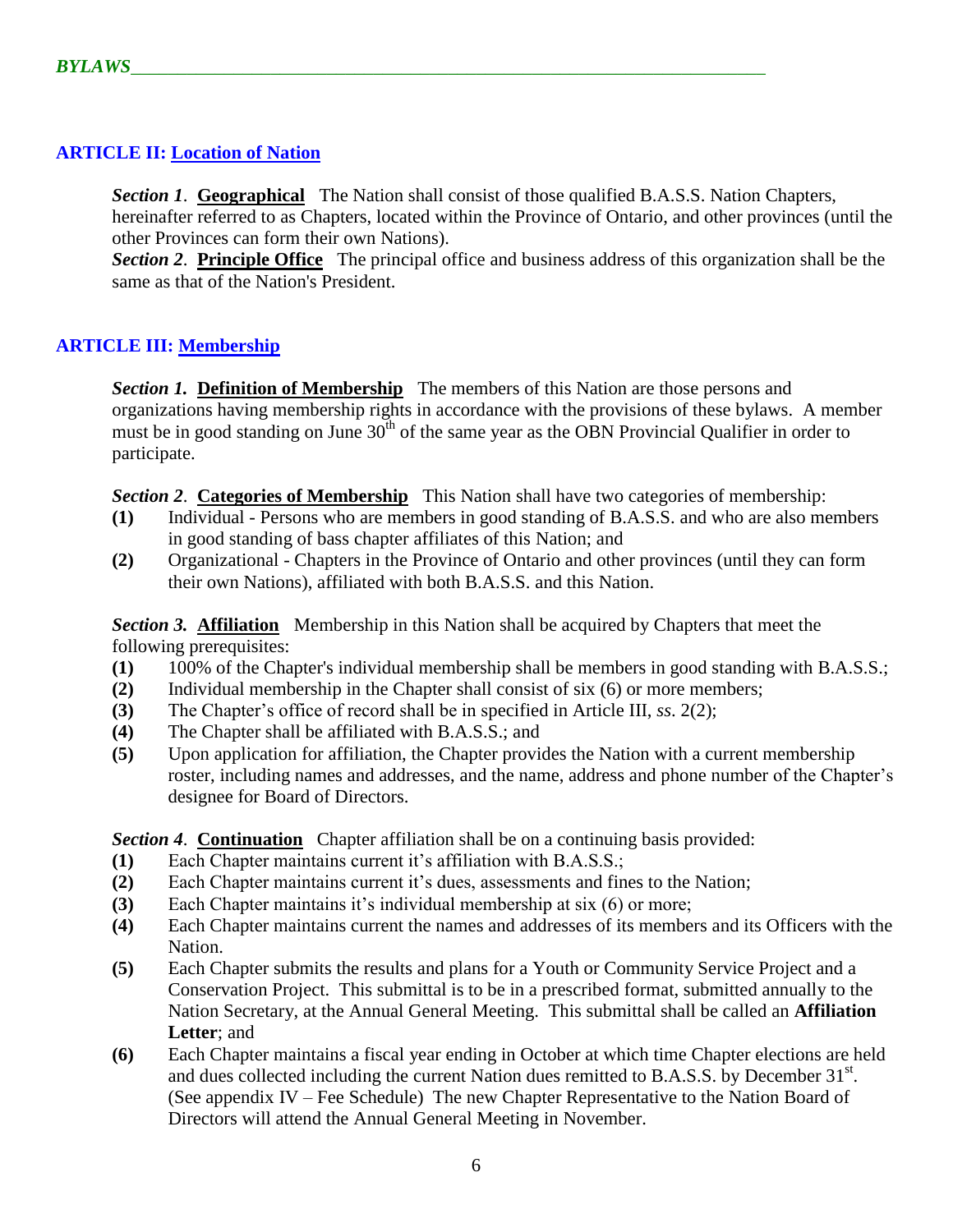#### *Section 5*. **Dues and Assessments**

- **(1)** The decision to implement Nation dues or a chapter assessment, and their amount, shall be that of the Board of Directors.
- **(2)** Written notice of intent to implement dues or an assessment, and their amount, must be given to all member Chapters at least (30) days in advance of the scheduled Nation meeting in which the vote is to be taken.
- **(3)** A decision to implement must be confirmed by a 2/3 majority vote of the Board of Directors present, or represented, at the meeting where the decision is to be made.
- **(4)** Dues or Chapter assessments shall be due and payable to the Nation Treasurer by, and no later than, the regularly scheduled Annual General Meeting.
- **(5)** Dues for members joining after the regularly scheduled Annual General Meeting shall not be pro-rated and are payable to the Nation / Treasurer within thirty (30) days.
- **(6)** A Chapter assessment has been implemented, per Chapter member, as at the B.A.S.S. roster on August  $31<sup>st</sup>$  of each year. (See Appendix IV – Current Fees) This amount may, or may not, be passed on to the Chapter membership for resolution. The assessment should not be confused with Chapter member B.A.S.S. Nation dues. The Nation assessment is an annual levy payable by the Chapter, to the Nation, to assist with the Nation's operating expenses.

**Section 6. Withdrawal from Membership** Any B.A.S.S. Nation Chapter may withdraw from membership, after fulfilling all of its obligations to the Nation, by giving notice, preferably in writing, to the Nation Secretary, and at least one (1) other Nation Executive Member.

## *Section 7*. **Forfeiture of Membership**

- **(1)** Any Chapter in violation of Article III, Section 4, may be dropped from membership.
- **(2)** Any Chapter may be removed from membership, for reasons stated above, and for cause, by a 2/3 majority vote, with a quorum present, of the Board of Directors, hereinafter referred to as the Board, and after opportunity to be heard, whenever the Board, in it's judgment, considers such action to be in the best interests of the Nation.
- **(3)** Individual membership in the Nation is forfeited concurrent with the cessation of the individual's Chapter membership in the Nation.
- **(4)** Individuals may be denied participation in Nation sponsored activities by a 2/3 majority vote, with quorum present, of the Board of Directors for cause, and after opportunity to be heard, whenever the Board, in it's judgment, considers such action to be in the best interests of the Nation. For flagrant reasons, the Board may recommend removal of the individual from Chapter membership. Affirmation action shall remove the individual from membership in the Nation.

## *Section 8*. **Reinstatement of Membership**

- **(1)** Membership in this Nation that was terminated by withdrawal action may be reinstated by showing compliance with the prerequisites set forth in Section 3 of this Article III, by adhering to representation requirements outlined in Article IV and by making current any and all dues, assessments and fines.
- **(2)** Membership that was terminated under Section 7, this Article III, may be reinstated by showing compliance with Section 3, this Article III, and by a 2/3 majority vote, with a quorum present, of the Board.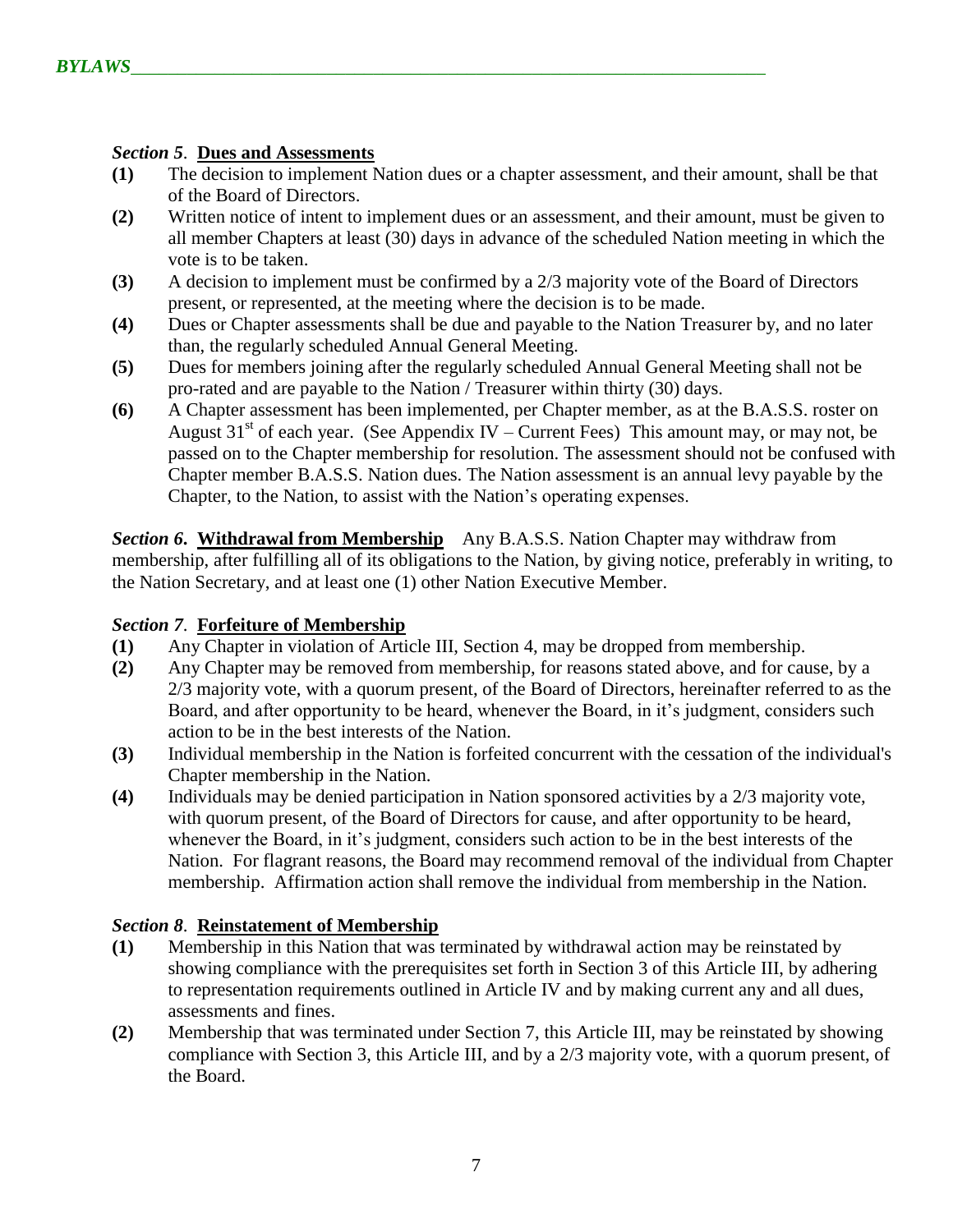## *Section 9*. **Rights and Privileges**

- **(1)** The Chapters and their membership comprise the Nation. As members of this Nation, each member is entitled to all rights and privileges, and subject to all obligations to which membership in the Bass Anglers Sportsman Society/National B.A.S.S. Nation implies.
- **(2)** Without limiting such rights and obligations, individual rights and obligations shall include: (a) eligibility to seek, if otherwise qualified, any office in this Nation;

(b) the right to participate in Nation sponsored activities for which they are eligible; and (c) such other rights as may be conferred by the Board;

provided the individual maintains;

(d) current their membership in an affiliated Chapter of this Nation:

(e) active participation in Nation activities; and

(f) a conduct reflecting a favourable image on the Chapter and Nation, within the community.

**(3)** Each Chapter shall have representation on the Board, with

(a) the right to vote, through their Board's Representative, on all matters pertaining to the operation of the Nation;

(b) the right to participate in Nation sponsored activities for which they are eligible; and (c) such other rights as may be conferred by the Board of Directors

provided the Chapter maintains

(d) affiliation with this Nation;

(e) active participation and support of Nation projects & activities;

(f) and a level of conduct and sportsmanship among its members that imparts a

favourable image on the Chapter and Nation, within the community.

*Section 10*. **Non-discrimination** There shall be no discrimination in membership or participation in the activities of the Nation by reason of race, ancestry, place of origin, colour, ethnic origin, citizenship, creed, sex, sexual orientation, age, marital status, family status, or disability.

## **ARTICLE IV: Board of Directors**

*Section 1*. **General** The business management and affairs of the Nation shall be under the direction and control of the Board of Directors, who shall have the authority to authorize contracts, incur liabilities, expend funds, approve the sale and exchange of organizational property, and attend to such other matters connected with the conduct of the Nation, as, from time to time, it may determine. The Officers of the Nation and elected Representatives of the affiliated Chapters shall constitute the Board of Directors. The Board of Directors is required to be comprised of members who are free to serve the Nation and its members without a conflict of interest. As stipulated by B.A.S.S., Board Members and Officers are not permitted to hold positions within any other B.A.S.S. Nation-type organization that is not affiliated with B.A.S.S.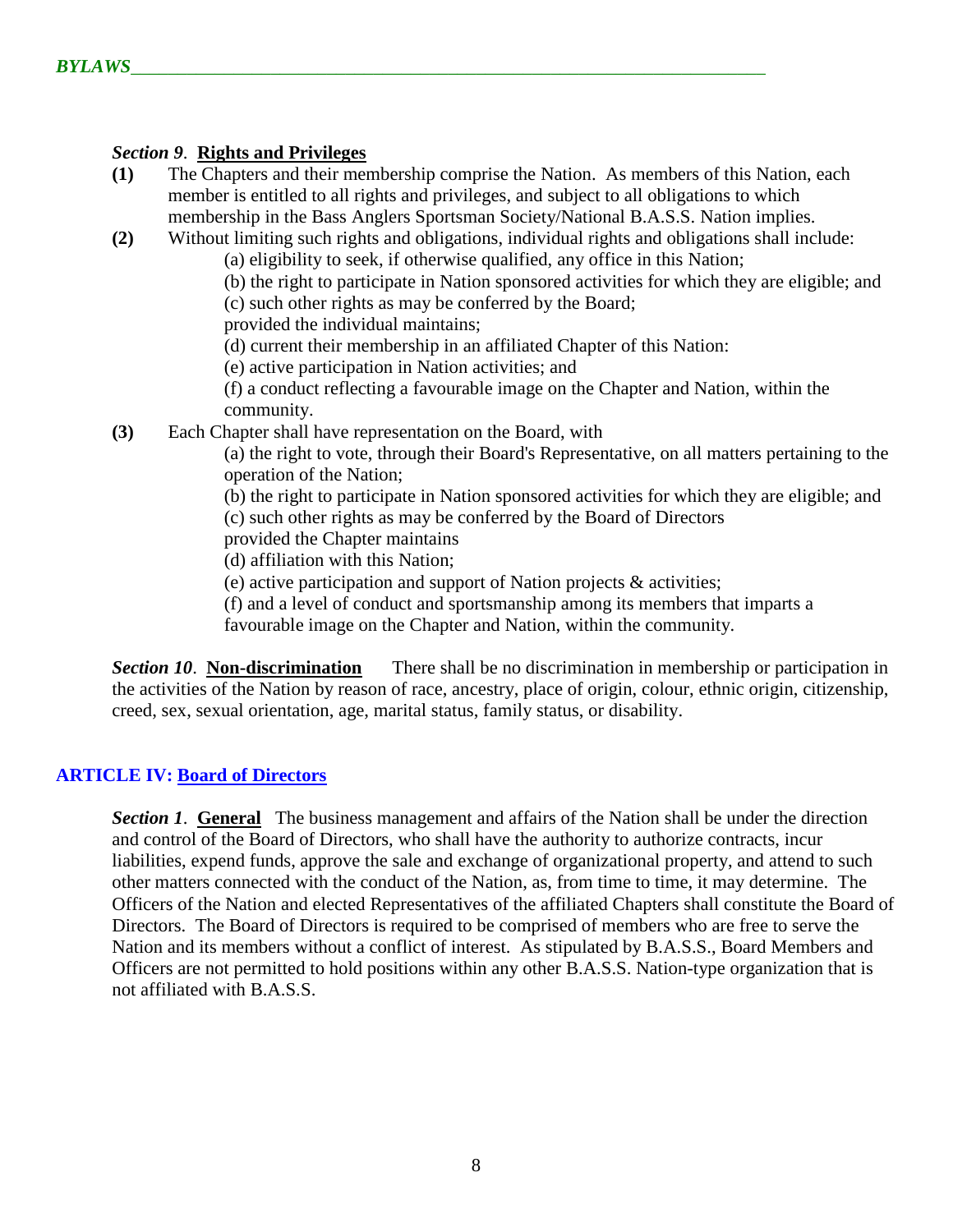**Section 2. Chapter Representation** Each Chapter of this Nation, which is in good standing with, and maintains active its affiliate status with this Nation, shall have a member who shall serve as a Director on the Nation's Board of Directors. Such director shall:

- **(1)** Be an elected Official of the Chapter he or she represents, or be elected by the Chapter membership specifically for the Director position;
- **(2)** Represent the membership of their Chapter and convey the business of that membership to the Board, and in turn, relay the business of the Board to their Chapter members;
- **(3)** Hold office for one (1) year and thereafter until their respective successors shall be elected and shall qualify;
- **(4)** Chapter elections are to be conducted in October in order that the new representative will attend the Annual General Meeting to form the new Board of Directors.
- **(5)** Chapters may also elect Alternate Directors who meet the requirements of Director. The Chapter's Alternate Director may represent the Chapter at Board meetings in the absence of the Director.

(a) Alternate Directors may be appointed to fill unexpired terms of Office of Chapter Directors, should the Director's position be vacated for any reason.

**(6)** Chapter representation shall include the requirement that Chapters shall maintain current the name and address of their Director, and Alternate Director, with the Nation. Should a change in the Director occur, the change shall be reported to the Nation President and Secretary prior to the next scheduled Board meeting.

*Section 3*. **Removal From Office** The Board of Directors shall have the right at any time to remove any Director from office, for cause, by a majority vote, with a quorum present, of the Board, and after opportunity to be heard, whenever, in its judgement, the Board considers such action to be in the best interests of the Nation. Cause shall be construed to include failure to attend regularly scheduled meetings.

*Section 4*. **Meetings** Four (4) regular meetings of the Board shall be held during the fiscal year (FY) on such dates, at such a place and at such a starting time as shall be coordinated and determined by the President. Additional and/or special meetings will be held at the discretion of the President, or as referred to in Article IV, Section 5. The locations, dates, and starting times for the regular meetings of the succeeding Fiscal Year shall be announced by the President during the last meeting for the current Fiscal Year.

*Section 5*. **Special Meetings** Special meetings of the Board may be called at any time by the President, by a majority of the Officers, or by a majority of the Board. Determining a majority of the Board of Directors shall be accomplished by a telephone or electronic media survey conducted by any member of the Board or Executive. Notice of any special meeting of the Board of Directors shall be given in writing, personally, electronic media, or by mail, to each Director and Officer not less than ten (10) days before such meeting. The notice shall state the time, place and the purpose(s) for which the meeting is being called. If notice of a special meeting is mailed, it shall be deemed to have been given ten (10) days after post-marked by Canada Post, and is addressed to the Director at his or her last known post office address.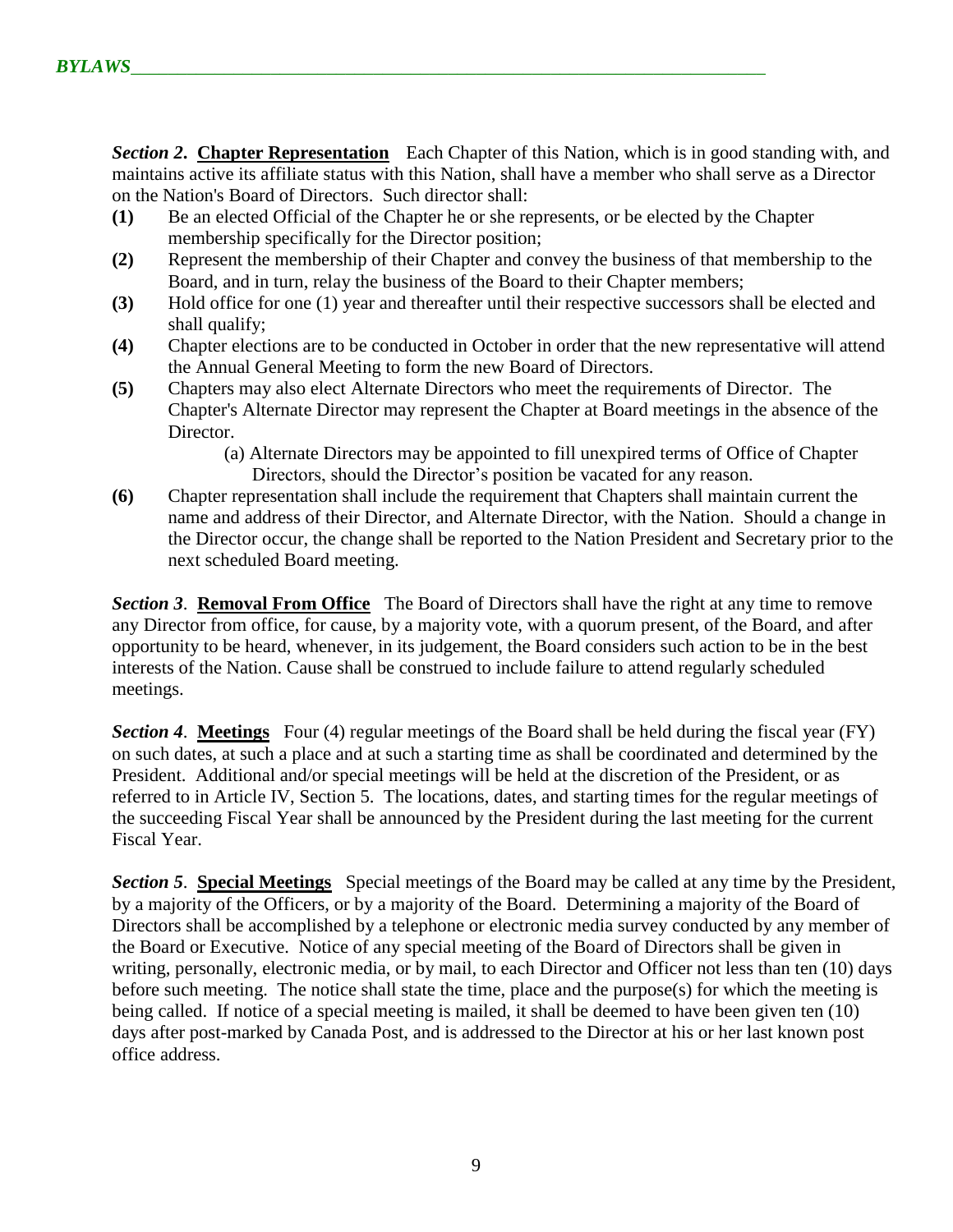**Section 6. Action Without Meeting** Any action which may be taken at a Board meeting may be taken without a meeting, provided a consent, in writing, setting forth the actions to be taken, shall be signed by a majority of the Directors entitled to vote with respect to the subject matter thereof. If urgency of action does not allow for written consent, consent may be obtained by a telephone or electronic media poll conducted by a member of the Executive. Such consent, either written or verbal, shall have the same force and effect as a vote of the Board of Directors, and may be stated as such in any writing or document.

*Section 7*. **Committees** The Board of Directors may, by resolution(s), passed by a majority of the Directors, with a quorum, designate one or more Committees, with each Committee to consist of two or more of the Directors, and any number of individual members of the Nation. The designation of such Committee and the delegation of authority shall not operate to relieve the Board of Directors, or any member thereof, of any responsibility imposed upon the Board, or member, by law or these bylaws. Each committee shall keep regular minutes of its meetings and report to the Board of Directors as required or necessary.

*Section 8*. **Districts** The Nation will determine the division of districts or Regions for the Nation, as it finds necessary. This decision will be based on geographical and numerical considerations.

**Section 9. Voting** At all meetings of the Board of Directors, each Executive Committee Officer and Director shall have one vote. Proxy votes will be accepted, except for the Election of Officers.

**Section 10. Compensation** Directors shall not receive compensation from Nation funds for their service as Directors. However, Directors may be reimbursed for authorized expenses incurred on behalf of the Nation. The expenses are to be evidenced by receipt or other proper document.

**Section 11. Books and Accounting Records** As a continuing action, the Board of Directors shall monitor the procedures for maintaining the Corporate and accounting records of the Nation to ensure:

- **(1)** The Nation keeps correct and complete books and records of account;
- **(2)** All Nation funds are properly safeguarded, and all receipts of monies and expenditures are properly recorded according to acceptable accounting procedures;
- **(3)** A record of the proceedings of its members, Board of Directors and Committees are kept;
- **(4)** A record of the names and addresses of its affiliate Chapters, and members on the Board of Directors are maintained at the principal office of the Nation; and
- **(5)** The Nation's financial books and accounts are audited annually by a Committee appointed by the President, or more often at the Board's discretion.

*Section 12*. **Exceptions to Authority** The Board of Directors may not:

- **(1)** Make a rule or regulation, not already delegated to the Nation by these Bylaws, that shall impinge upon the autonomy and authority of the Chapters as separate entities; and
- **(2)** Amend or repeal portions of these Bylaws that were imposed by vote of the individual membership, inclusive of the following, which shall be determined by individual vote:
	- (a) Withdrawal of the Nation from the Bass Anglers Sportsman Society, and
	- (b) Imposition of a membership fee on the individual members;
- **(3)** Dissolution of the Nation.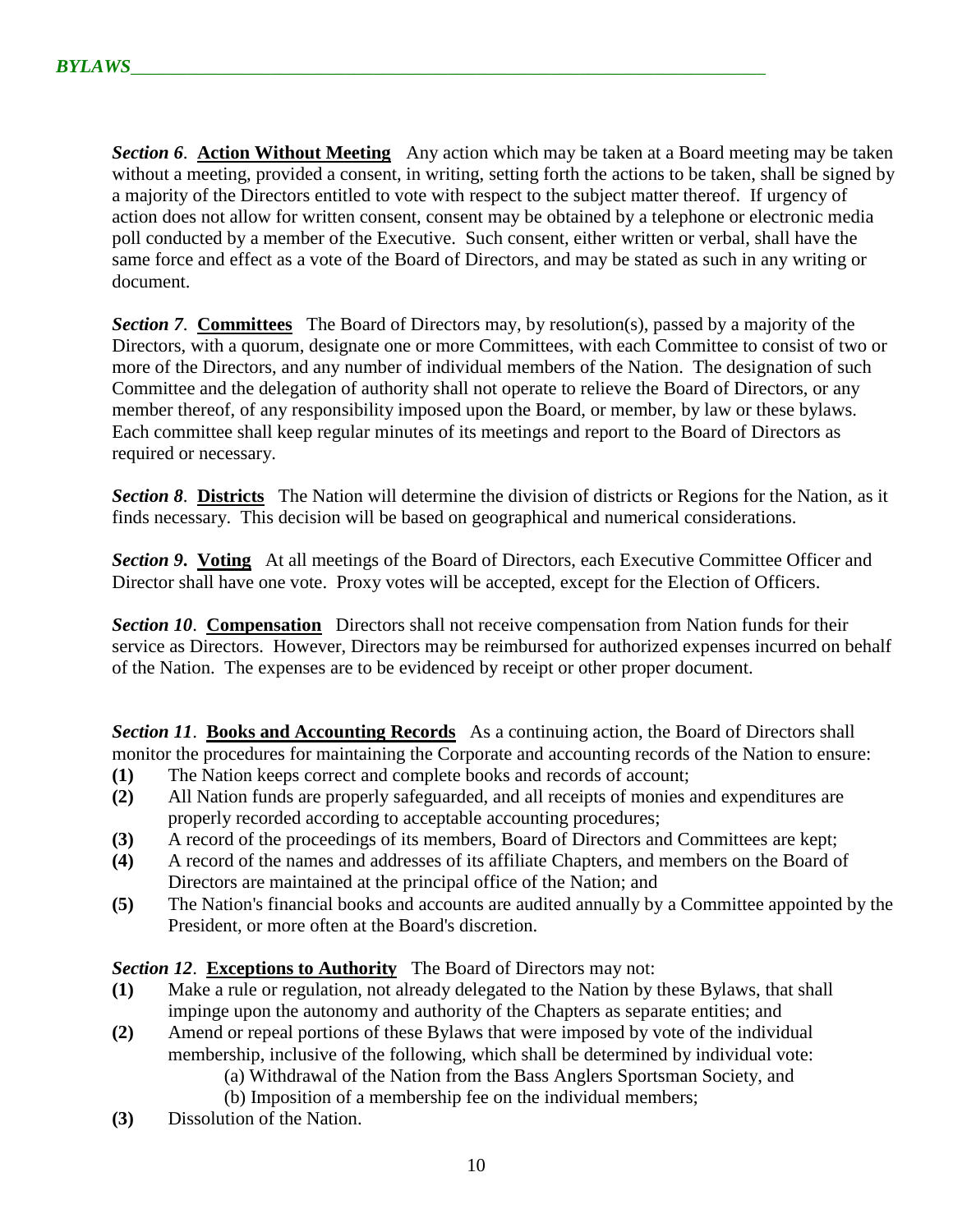## *Section 13*. **Quorum**

**(1)** A quorum for transaction of business at all meetings of the Board of Directors shall be 2/5 of the total number of the Board of Directors for the current year.

# **ARTICLE V: Officers**

## *Section 1*. **General**

- **(1)** The Officers of the Nation shall be elected by the Board of Directors. They shall constitute the Executive Committee.
- **(2)** An act or authorization of an act by the Executive Committee, within the authority delegated, shall be as effective for all purposes as the act or authorization of the Directors; however, the designation of the Committee and this delegation thereto of authority shall not operate to relieve the Board of Directors, or any member thereof, of any responsibility imposed upon it, him or her, by law.
- **(3)** The Executive Committee shall meet prior to each regularly scheduled or special meeting of the Board to prepare an agenda for the Board meeting and to consider and shape old and new business for presentation to the Board.

*Section 2.* **Term of Office** The term of office for the Nation Officers shall be for a period of two (2) years. Officers shall take office during the first meeting of the fiscal year, or, at the first meeting following the meeting in which they were elected. They shall serve from that date.

**Section 3. Eligibility for Office** Officers shall be members in good standing of the Bass Anglers Sportsman Society and of an affiliate Chapter of this Nation.

*Section 4*. **Removal from Office** Any Officer may be removed from Office, for cause, by 2/3 majority vote, with a quorum, of the Board of Directors, and after opportunity to be heard, whenever, in the Board's judgement, the Board considers such action to be in the best interest of the Nation. An Officer's absence, without justifiable reasons, from three (3) consecutive meetings of the Executive shall be cause for removal.

## **ARTICLE VI: Responsibilities and Duties of Officers**

*Section 1*. **President** The President shall be the Chief Executive Officer of the Nation, and shall:

- **(1)** preside and maintain order over all meetings of the Executive Committee, Steering Committee, and the Board of Directors of this Nation;
- **(2)** schedule regular and special meetings of the Board of Directors, Steering Committee and Executive Committee; notifying all Directors and Officers of the applicable meeting date, time and place;
- **(3)** appoint persons to occupy positions to fulfill the need of a Steering Committee;
- **(4)** appoint Standing and Special committees of this Nation as appropriate, and cooperate with each Chair thereof to assure proper functioning and reporting of each Committee;
- **(5)** ensure that regular elections are duly called, noticed, and held;
- **(6)** direct all official business for the Nation;
- **(7)** be the official representative of the Ontario B.A.S.S. Nation;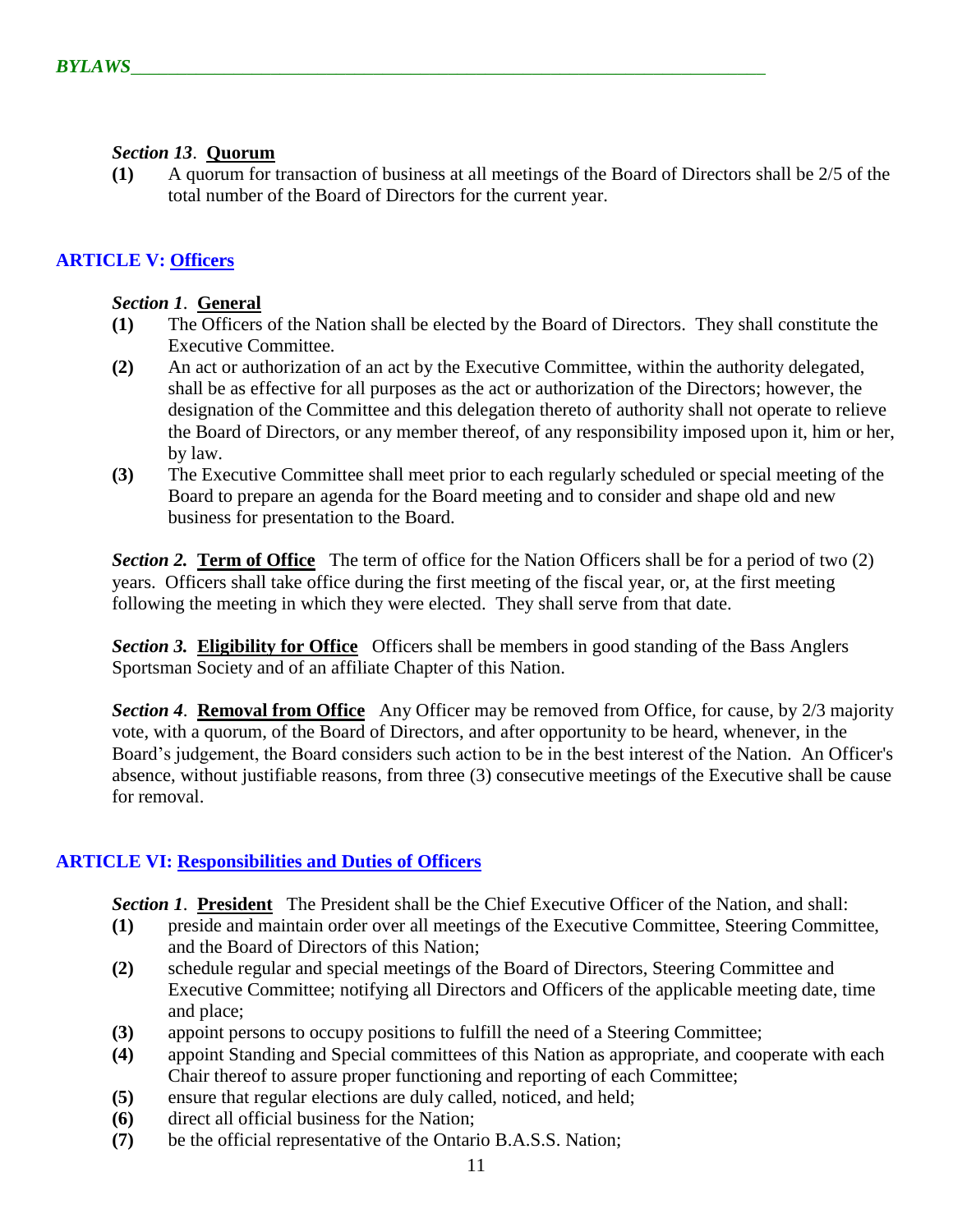- **(8)** assure adequate supervision of all Nation sponsored activities;
- **(9)** be an ex-officio, non-voting member of all standing and special committees;
- **(10)** liaise with Bass Anglers Sportsman Society, endorsed sponsors, and promoters;
- **(11)** initiate disciplinary action in respect to violations of standing regulations and procedures by Nation members;
- **(12)** acquire a working knowledge of Parliamentary law and procedures, and a thorough understanding of the Bylaws of this Nation;
- **(13)** follow all financial guidelines and obligations as outlined in Appendix III;
- **(14)** maintain a liaison with the Ontario Ministry of Natural Resources; and
- **(15)** work closely with the President-Elect to ensure a smooth transition.

*Section 2.* **First Vice President and Second Vice President** Each Position is elected separately. If the President is unable to perform the duties of his or her Office for any reason, the First Vice President or, if so required, Second Vice President, shall occupy the President's position and perform the President's duties with the same authority as the President.

- **(1)** The First Vice President shall:
	- (a) assist the President as directed;

(b) oversee the functioning of such Committees of this organization as the President shall direct; and

(c) assume the Office of President for the balance of term should the Office be vacated.

- **(2)** The Second Vice President shall:
	- (a) assist the President as directed;

(b) oversee the functioning of such Committees of this organization as the President shall direct; and

(c) assume the Office of First Vice President, or the President (should the First Vice President not be available), for the balance of term should the Office be vacated.

*Section 3.* **Secretary and Treasurer** They shall act as the liaison between the Nation and the B.A.S.S. Chapter Department of the Bass Anglers Sportsman Society. They shall have the care and custody of and shall be responsible for all the funds, securities, evidence of indebtedness, Corporate Records, and other documents of record, for the Nation, and deposit all such funds in the name of the Nation in such financial institutions, depositories, or in such safe deposit vaults as the Board of Directors may designate, with appropriate co-signers required for any, and all, cheque issuance.

## **(1)** The Secretary shall:

(a) keep a record of the proceedings (Minutes) of all meetings of the Board of Directors and Executive Committee;

(b) maintain current a roster, inclusive of mailing address, telephone number, and Chapter of the Board of Directors, disseminating updated copies to Nation Executive and Board of Directors members;

(c) notify the appropriate persons for Board, Steering Committee, or Executive Committee meetings, as the case may be, in a timely manner;

(d) issue minutes of Board of Director, Executive Committee and Steering Committee meetings to the appropriate Committee member in a timely manner;

(e) have custody and maintain general records of this Nation, in accordance with the laws of the Province of Ontario, including, but not limited to, minutes of Board of Directors, Steering Committee and Executive Committee meetings; committee appointments and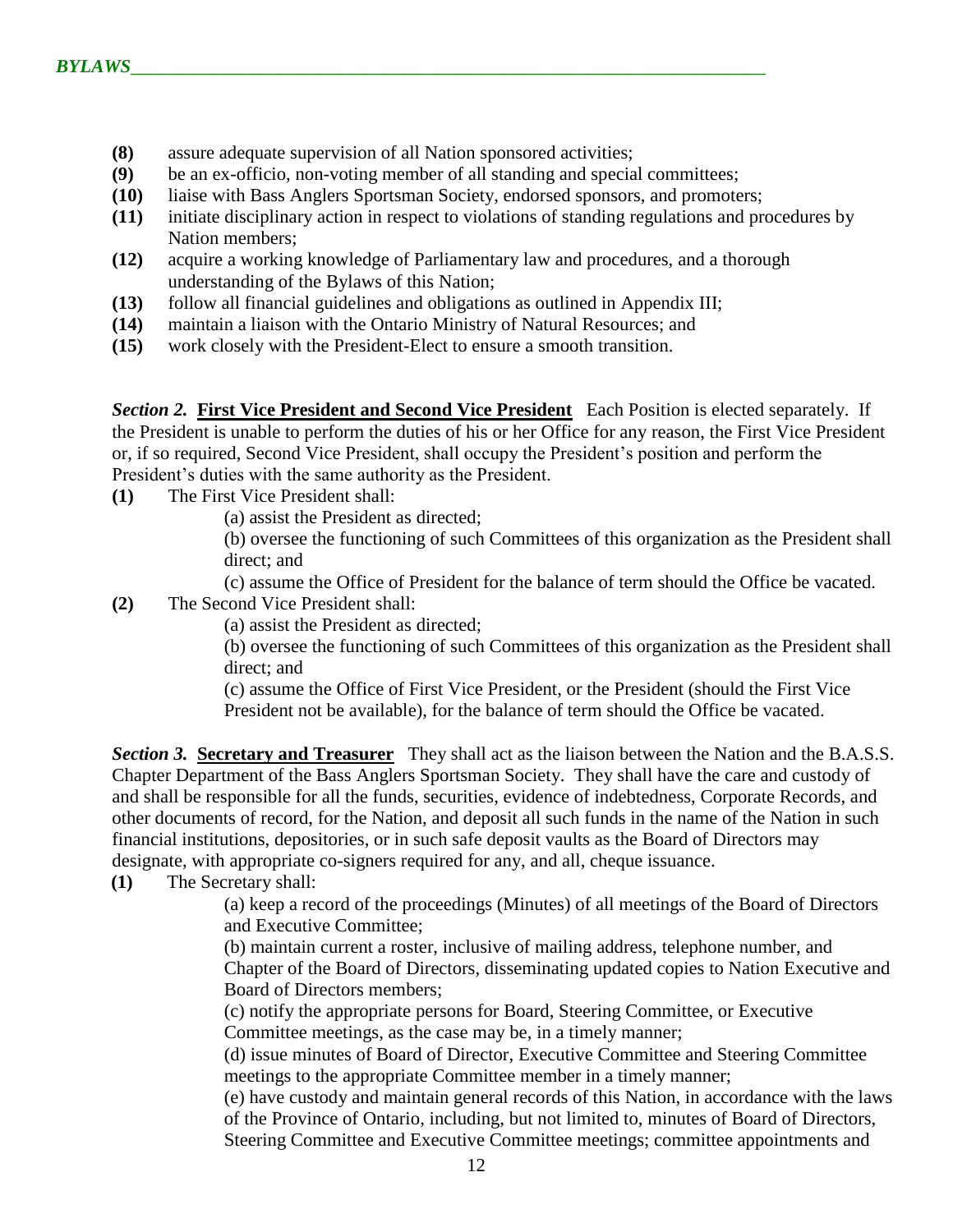reports, a list of all Chapters, Chapter mailing addresses, annual Chapter affiliation letters and complete contact information of all Chapter Officers and rosters;

(f) co-ordinate the preparation and submission by members of all Committee of such reports as are required by the Nation, B.A.S.S. and other agencies;

(g) conduct correspondence for the Nation as directed

(h) maintain a current jacket file of the OBN Chapter affiliates with the Nation, past and present, and such files should include, at a minimum, a copy of the current Chapter membership roster, chapter's B.A.S.S. number and status; and

(i) be available to confirm both individual and Chapter eligibility for all Nation Tournaments, as conducted by the Nation to the Tournament Director, or individual appointed to act as such, and the President in a timely manner.

**(2)** The Treasurer shall:

(a) prepare, in the name of the Nation, all cheques, notes, drafts, bills of exchange, acceptances and other instruments for the payment of money, in accordance with the procedures established by the Board of Directors, under the direction of the President, Executive Committee, Steering Committee, or Board of Directors;

(b) follow all financial guidelines and obligations as set out in Appendix III;

(c) keep full and accurate books of account of all Nation business and shall exhibit the same to any Director of the Nation upon written application to the Executive Committee or Board of Directors;

(d) pay statements from Officers and Committee Members in accordance with Appendix III;

(e) issue statements or invoices, and collect financial obligations owed to the Nation; (f) become bonded by the Nation, at the cost of the Nation, for the faithful discharge of duties if so required by the Board of Directors;

(g) upon termination of office, provide all records to the Executive Committee for inventory, and receive a receipt for same;

(h) upon taking office, assume the record retention of all past financial records in accordance with the laws of the Province of Ontario, providing a receipt to the Executive Committee for possession after completing an inventory; and (i) perform all duties incident to their office.

Section 4. **Steering Committee** The Steering Committee shall consist of the Executive Committee and the Chairs of all Standing Committees so named by the President. They shall:

- **(1)** serve as liaison between the Nation Standing Committees and the Chapters; and
- **(2)** meet concurrently with the Executive Committee, upon request of the President.

## **ARTICLE VII: Elections**

*Section 1***. Directors** The Nation Board of Directors is made up of Representatives from the Chapters. Such Representatives, usually but not necessarily, the Chapter President, with the Executive Committee shall form the Nation Board of Directors. They shall meet quarterly to hear and provide applicable direction to the Executive and Steering Committees, assisting and conducting the business of the Nation, meet annually to meet the needs of the Nation at an Annual General Meeting, to meet biennially to conduct elections of the Nation Executive Committee and to meet where required when Nation business requires the involvement of the full Board.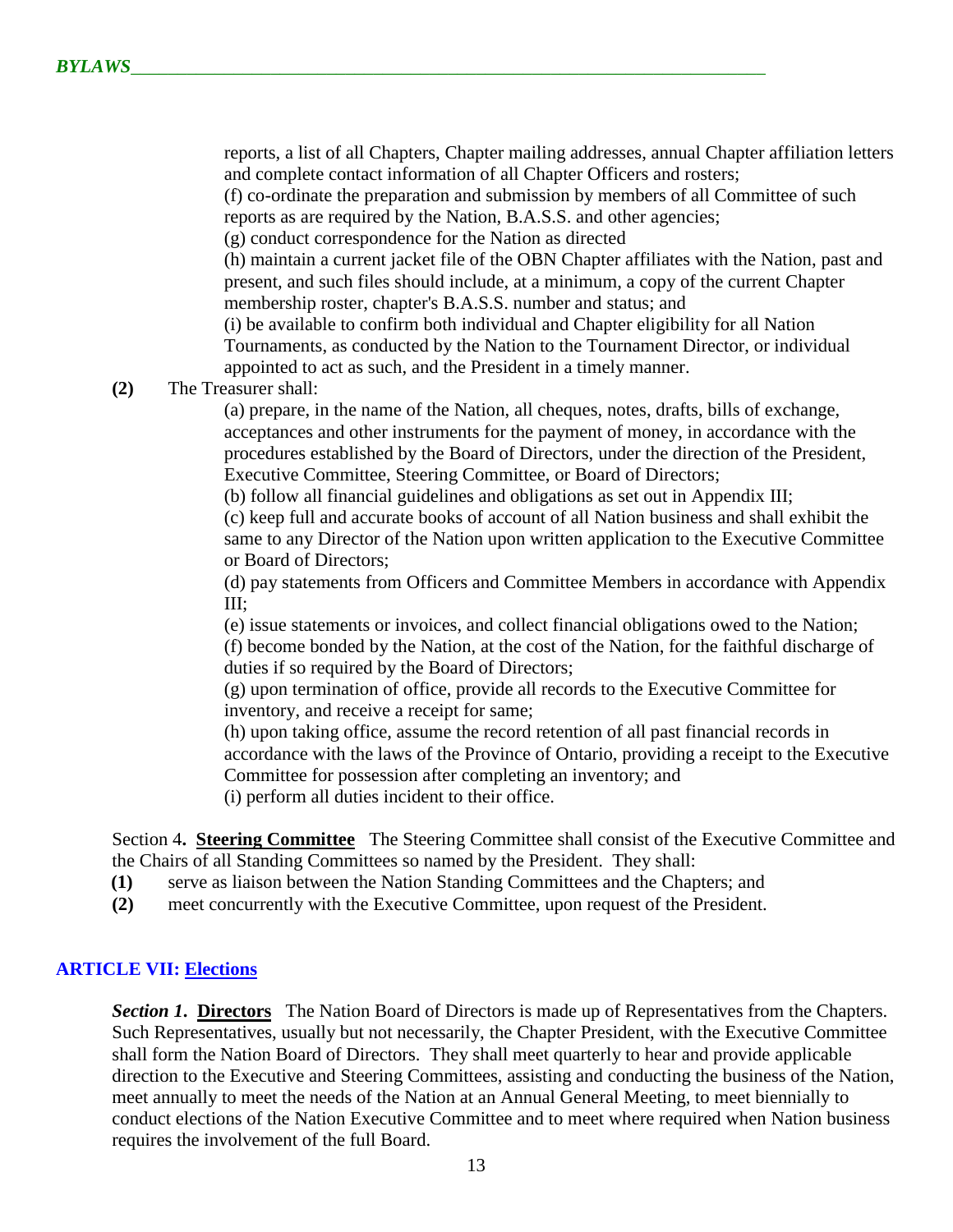**Section 2. Officers** Officers of the Nation shall be elected by the Board of Directors in accordance with the procedures as prescribed herein. They shall have such terms of office and eligibility requirements as provided under Article V, and shall constitute the Executive Committee.

**Section 3. Executive Committee** The purpose of the Executive Committee is to communicate, coordinate, focus, and facilitate the directives of the Board of Directors. They shall meet monthly, alone or in conjunction with the Steering Committee. They shall ensure that all Minutes of Executive, Steering Committee and Board meetings shall be available to all Chapters.

- **(1)** Nominations to the Executive Committee shall be conducted in accordance with Appendix 1 and Robert's Rules of Order, and these By-laws.
- **(2)** Regular elections to fill the positions of President, 1st Vice President, 2nd Vice President, Treasurer, and Secretary shall be conducted during the last regularly scheduled meeting of the fiscal year. The election shall be by members of the Board of Directors, with a quorum present, and a plurality vote shall be necessary to elect. Voting for each officer shall be by a written (secret) ballot.
- **(3)** Should vacancies occur among Officer positions, such vacancies may be filled at a regular or special meeting of the Board of Directors, and any Officer so elected shall hold office until the end of the normal term.

## **ARTICLE VIII: Committees**

**Section 1. Standing Committees** A Standing Committee shall be composed of Chapter members and/or members of the Board of Directors, and shall have a term of two (2) years. Each Chair shall present a copy of their Report to the Secretary prior to the end of the meeting the Report was given, to ensure accuracy of the Minutes. The President of the Nation shall appoint the following standing committees:

## **(1) Youth Activities Committee**:

(a) This Committee shall review youth activities programs and projects related to indoctrination of our youth in the sport of fishing, sportsmanship, aquatic resources, boat and water safety and conservation practices as may be implemented by Nation organizations;

(b) This Committee shall recommend improvements thereof; review and determine suitability of similar projects proposed for Nation sponsorship, and assist in the planning and implementation of such projects;

(c) The President shall name the Chair of this Committee.

## **(2) Conservation**

(a) This Committee shall maintain current information on all matters, including legislation, related to and that could affect the preservation of aquatic resources and the natural environment; ensuring the President and membership's awareness of such matters. They will review proposed environmental and conservation projects to determine suitability for Nation sponsorship; coordinate and supervise the implementation of Nation sponsored environmental and conservation related projects; bring information and educational programs to the members and public that will foster a greater awareness of threats to our environment, and maintain liaison with the Ontario Ministry of Natural Resources as needed; and

(b) The President shall name the Chair of this Committee.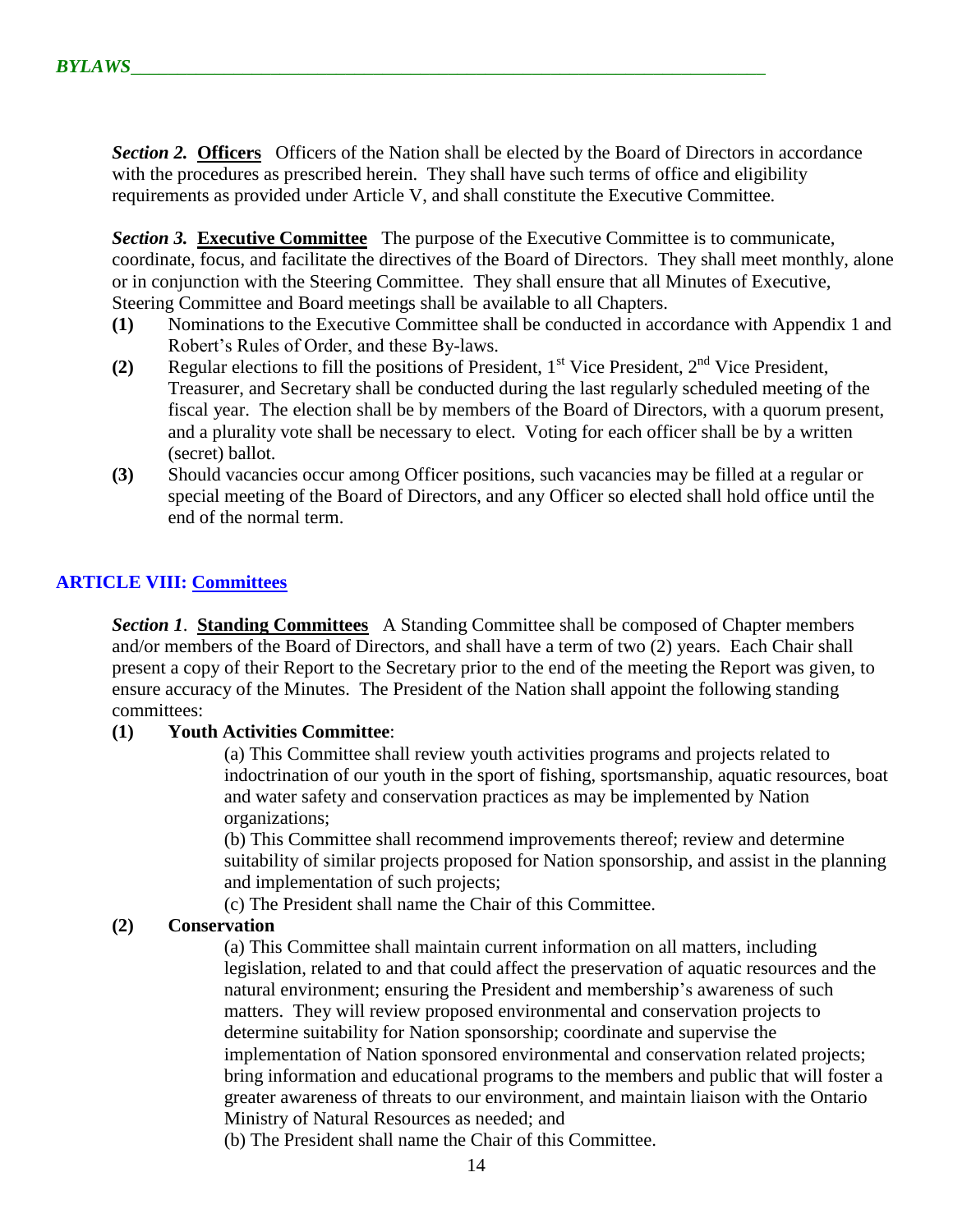#### **(3) Tournament Committee**

(a) This Committee shall plan, organize and operate all Tournaments conducted by the Nation. The Tournaments shall consist of

i. An annual qualifying Tournament, known as the Hank Gibson Provincial Tournament, and is subject to any sponsorship title determined by the Executive Committee, to determine those eligible to represent Ontario in the B.A.S.S. sponsored Divisional Tournament. Those who are determined to be eligible will be known as Team Ontario.

ii. Any other Tournament conducted by this Nation;

 (b) This Committee shall have one Chair, appointed by the President, and this Chair shall be known as the Tournament Director; and

(c) This Committee may

- i. Assist the Board of Directors with the selection of any Tournament site and dates,
- ii. Ensure that all Tournaments will be conducted within the spirit and letter of current Ontario B.A.S.S. Nation Tournament Rules, current or as amended and approved by the Board of Directors and called the Official Rules of the Ontario B.A.S.S. Nation Tournaments, and
- iii. Ensure the coordination of registration and launch, take-off, check-in and scoring sites; supervision, operation and all matters properly related to the orderly conduct of any Nation conducted Tournament.

#### **(4) Team Ontario Committee**

(a) This committee shall plan, organize, and operate all Team Ontario activities for each current yearly Team.

This committee shall be responsible for all email correspondence with the Team members, planning all activities, and keeping the entire Team up-to-date with any and all pertinent information.

- (b) This committee shall coordinate with B.A.S.S. National Headquarters, to plan the Eastern Regional Tournament for Team Ontario.
	- i. This includes:
		- a. Making arrangements for lodging for the Team at the location selected by B.A.S.S. for the Eastern Regional Tournament.
		- b. Keeping up-to-date with all the entry forms, tax forms, etc., provided by B.A.S.S., working with the Team, and returning those forms to B.A.S.S. headquarters in a timely manner.
- (c) This committee shall solicit Team Ontario sponsors, making sure to follow these Bylaws, as stated in Article XII, Section 1 and Section 5.
- (d) The President shall name the Chair of this Committee.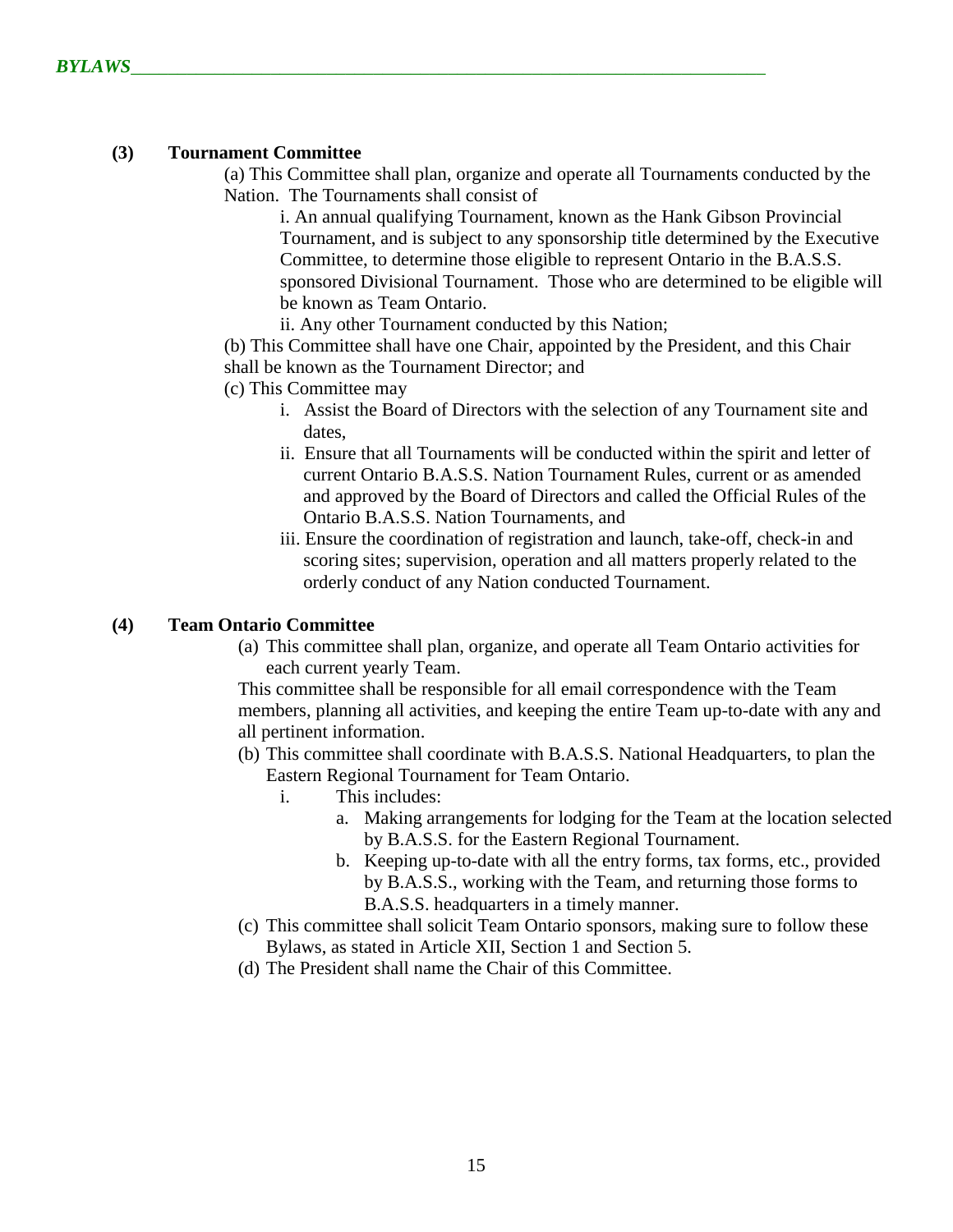**Section 2. Special Committees** Special committees may be appointed by the President, subject to concurrence in their composition and purpose by the Board of Directors, for closely defined purposes. In no case should tenure of a special committee exceed two (2) years from the date of appointment. Special committees may not supercede or otherwise infringe upon the duties and responsibilities of standing committees. Each Committee Chair shall provide the Secretary with a copy of their Report prior to the end of the meeting the Report has been given, to ensure accuracy of the Minutes.

## **ARTICLE IX: Conduct of Meetings**

*Section 1*. **Rules of Order** The rules of order, inclusive of Order of Business adopted for meetings conducted by this Nation, is appended to these bylaws as Appendix 1, OBN Rules of Order.

*Section 2*. **Parliamentary Procedures** Except as otherwise specifically provided in this Nation's Bylaws, all questions of order or procedure with respect to any meeting in action of this organization, its Board of Directors, Executive Committee, Steering Committee or any committee appointed hereunder shall be determined in accordance with "Robert's Rules of Order (as revised)".

## **ARTICLE X: Authority of Representation**

*Section 1*. **President's Conferences** Inasmuch as this Nation and its affiliate Chapters are an affiliate part of the National Bass Anglers Sportsman Society and it shall be necessary from time to time to have representation at the national office, or elsewhere, to obtain information and new policies and procedures and to add the Nation's voice and vote in national B.A.S.S. matters, this Nation shall have the power to pay the necessary expenses of its representative(s) to each of the two annual B.A.S.S. President's Conferences and to such other conferences or meetings as are deemed necessary by the Board of Directors.

*Section 2*. **Divisional and National Tournaments** Chapter and Nation Tournament competitions may be directed towards the selection of members for the Nation, which may represent the Nation and its members in B.A.S.S. sponsored Nation Tournaments. In recognition of the importance of these Tournaments to the Nation membership, this Nation shall have the power to pay the necessary expenses of those members participating in these events. Any events that shall have the expenses of the qualifying members paid are to be determined by the Board of Directors, using the applicable rules that may be established by B.A.S.S. and this Nation as guidelines.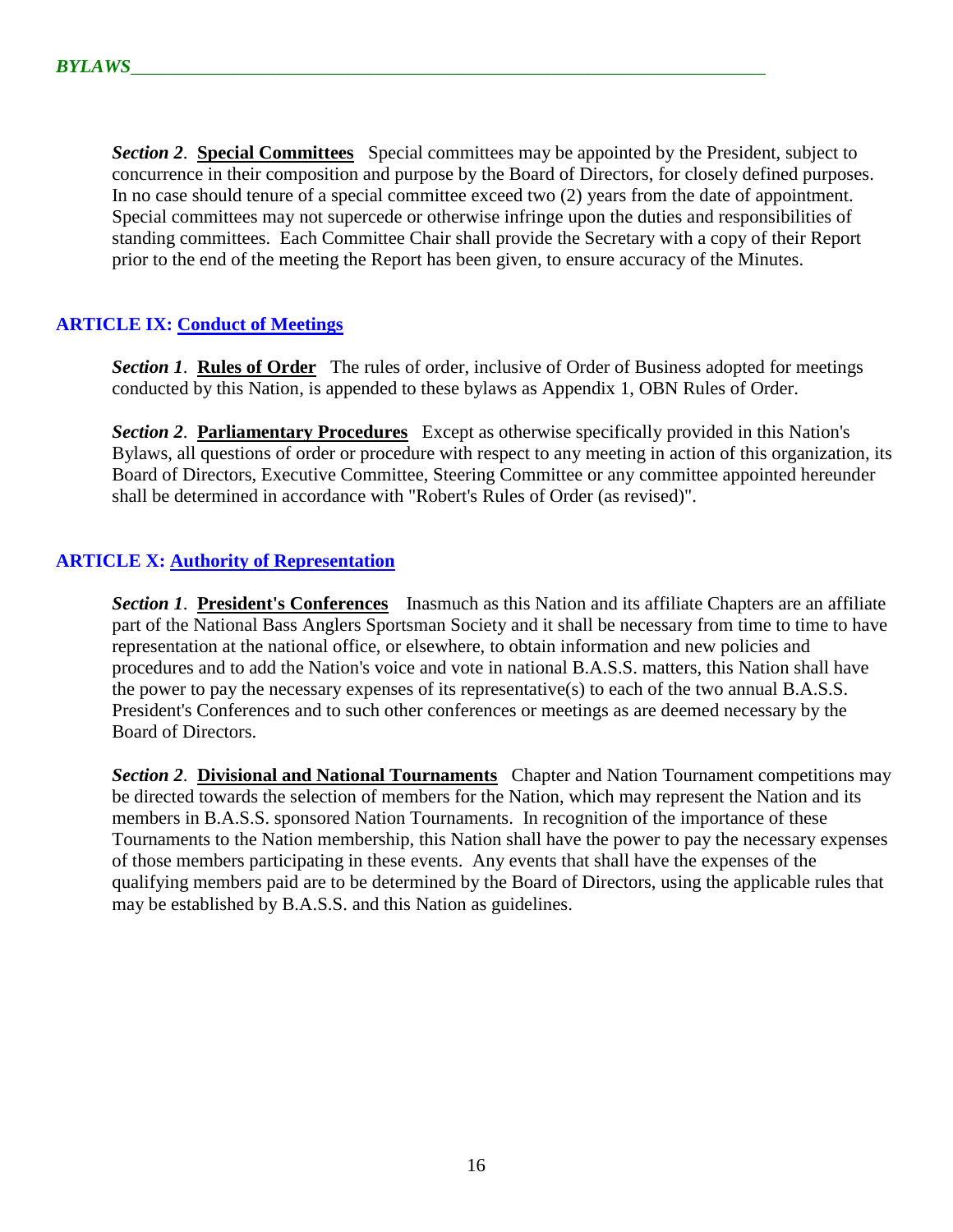## **ARTICLE XI: Nation Tournaments**

*Section 1.* **Location and dates** The locations and dates of the Hank Gibson Provincial Tournament, and any other Tournament conducted by the Nation, but not including the OBN Junior Team Ontario events, shall be determined by a joint vote of the Board of Directors and Steering Committee, based on bids made by Chapters, individually or as groups. In the event that no bids are brought forward, the Steering Committee will present potential locations to the Board of Directors for determination of Tournament sites and dates. All events and/or Tournaments associated with the OBN Junior Team Ontario shall be determined by the appropriate Chair, in accordance with the Rules established by B.A.S.S. and this Nation.

*Section 2*. **Tournament Eligibility** Each Chapter of this Nation shall be in compliance with Article III, Section 4 of these bylaws for any member to participate in the Hank Gibson Provincial Tournament. Any new Chapter whose membership is pending:

- **(1)** Must be in compliance with Article III, Section 3 of these bylaws;
- **(2)** Must have registered representation at the Board of Director's meeting immediately preceding the Tournament;
- **(3)** Must have B.A.S.S. acceptance for affiliation not later than cut off date prior to the Tournament;
- **(4)** Must comply with any and all other eligibility requirements as stated in the OBN Tournament Basic Format as set forth and appended to these Bylaws as Appendix II, Tournament Rules Committee.

#### *Section 3.* **Rules and Regulations**

- **(1)** The rules and regulations governing the conduct of the Nation's Tournaments shall be the current Official Rules of Ontario B.A.S.S. Nation and the Ontario B.A.S.S. Qualifier Basic Format. The Official Rules shall be available as part of the Official Entry Form and is to be retained by each Entrant.
- **(2)** The Official Rules of Ontario B.A.S.S. Nation shall be amended with the approval of the Board of Directors. Exceptions shall be those required to adapt the Rules to comply with the Rules established for a specific event, the Ontario B.A.S.S. Nation Basic Format, Nation policies, Tournament site and waters, and rules established by B.A.S.S.

## **ARTICLE XII: Miscellaneous**

*Section 1.* **Contracts on Behalf of Ontario Nation** The Executive Committee or Board of Directors may authorize any Officer or Officers, Agent or Agents, Employee or Employees, to enter into any Contract or Instrument negotiation on behalf of this Nation. The authority to enter into such negotiations may be general or confined to specific instances, and are to be determined by the Executive Committee or Board of Directors. Except as herein provided, or as authorized by the Board of Directors, no Officer, Agent or Employee, other than the President and those Officers granted specific authority under Article VI of these By-laws, shall have any power or authority to bind this Nation by any Contract or Engagement, or to Pledge its credit or to render it liable, for any purpose or for any amount.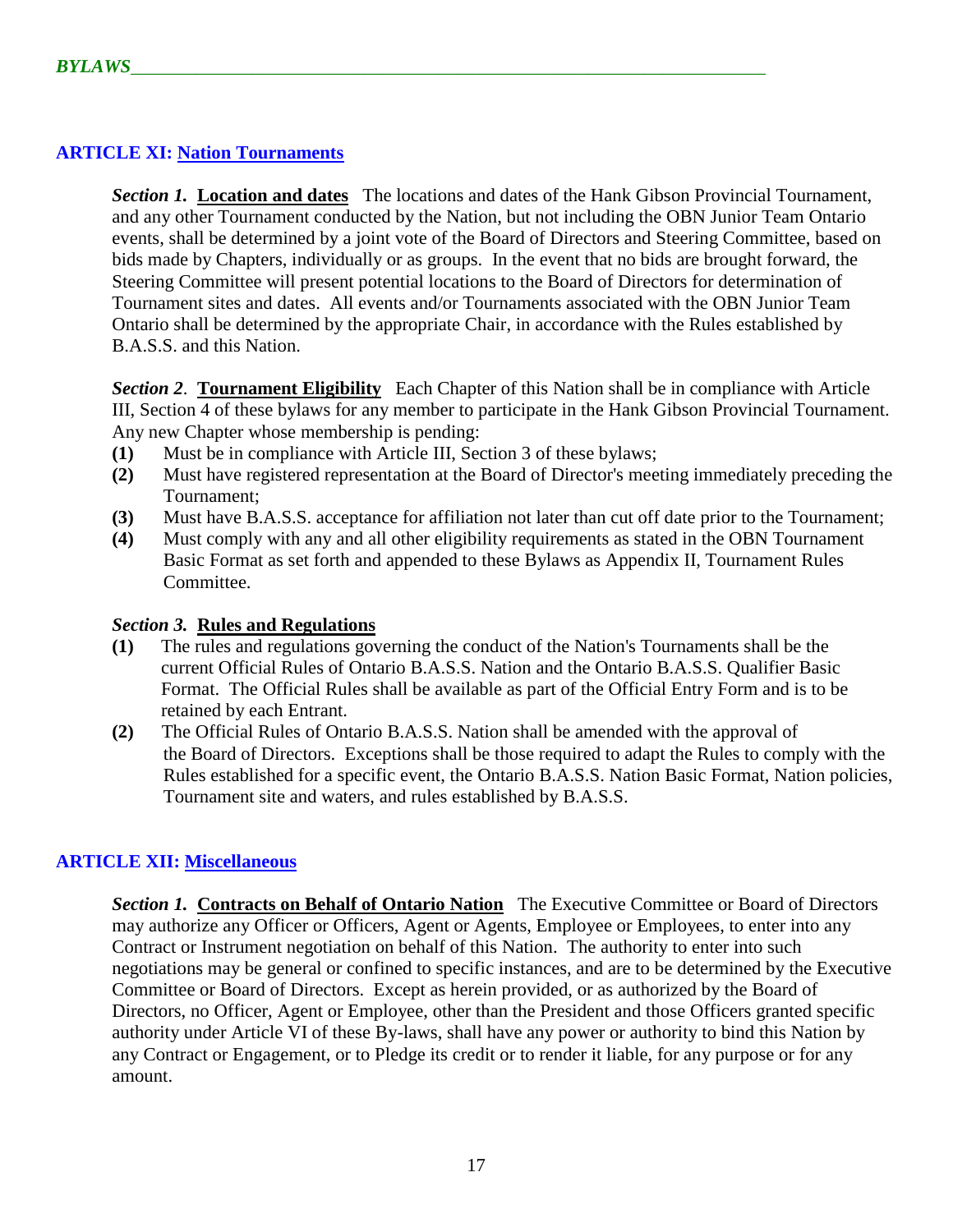**Section 2. Fiscal Year** The Fiscal Year for this Nation shall begin on November 1 and end on October 31.

*Section 3.* **Audits** Requirements for audit of the financial books and accounts are prescribed in Article IV, Section 11. However, the books and records of the Nation may be audited by an Accountant, so accredited, as selected by the Board of Directors, if the Board of Directors so elects.

*Section 4*. **Conflict of Interest** No Officer, or member of the Board of Directors, shall use his or her position as a means of furthering any personal, political or other aspirations, nor shall the Nation, as a whole, take part in any movement not in keeping with its purpose and objectives.

*Section 5*. **Sources of Nation Income** Funds for support and maintenance of the Ontario B.A.S.S. Nation will be derived from the annual Hank Gibson Provincial Tournament, other Nation sponsored Tournaments, Assessments, special "activity related" projects and donations. Under no circumstances may the Nation accept monetary assistance from individuals, businesses, corporations or government agencies, if there is evidence that the goals of these entities are contrary to the primary goals of the Nation.

*Section 6.* **Dissolution** Upon the dissolution of the Nation, the Board of Directors shall, after paying or making provision for the payment of all of the liabilities of the Nation, dispose of all assets of the Nation exclusively for the purposes of the Nation in such a manner, or to such charitable, educational, environmental or sportsmans organizations as the Board of Directors shall determine.

## **ARTICLE XIII: Amendments**

*Section 1*. **Bylaws** These Bylaws may be amended at any Board of Directors meeting at which there is a quorum, by a 2/3 majority vote of the Directors present, provided the proposed amendment, in writing, has been issued to each to each Chapter, by hand delivery, mail or similar electronic means, at least thirty (30) days prior to the vote.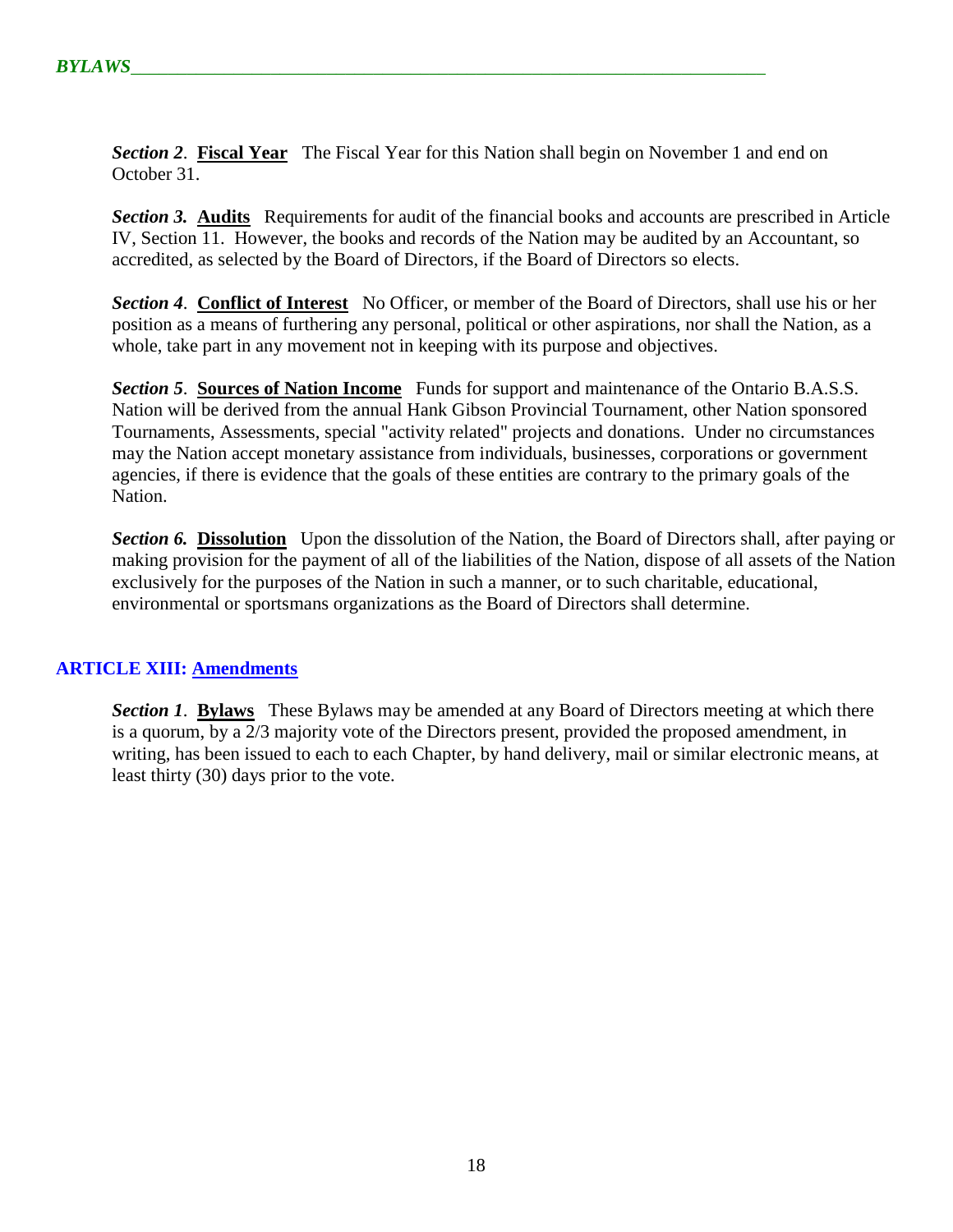## **ARTICLE XIV: Standing Rules**

*Rule 1.* **Amendment to Standing Rules** The standing rules of the Nation were adopted by rule of the majority; they are therefore subject to the will of the majority at any Board of Directors meeting and may be suspended, modified or rescinded by a majority vote, with a quorum present, without the delay incident to giving previous notice.

*Rule 2.* **Dissemination of Nation Roster** A roster of the Nation B.A.S.S. Chapters and its members may not be given to any individual or organization outside of the Nation unless approved by the Board of Directors.

*Rule 3.* **Nation Team Expenses** It is agreed that Nation Team members (Senior or Junior) who qualify for the B.A.S.S. Tournaments shall be compensated for individual expenses incurred as a result of tournament participation, based on the available funds of the Nation. The Board of Director's of the Ontario B.A.S.S. Nation will determine this allowance.

*Rule 4.* **Interpretation of Bylaws and Standing Rules** The final authority for interpretation of these Bylaws and Standing Rules shall rest with the Board of Directors.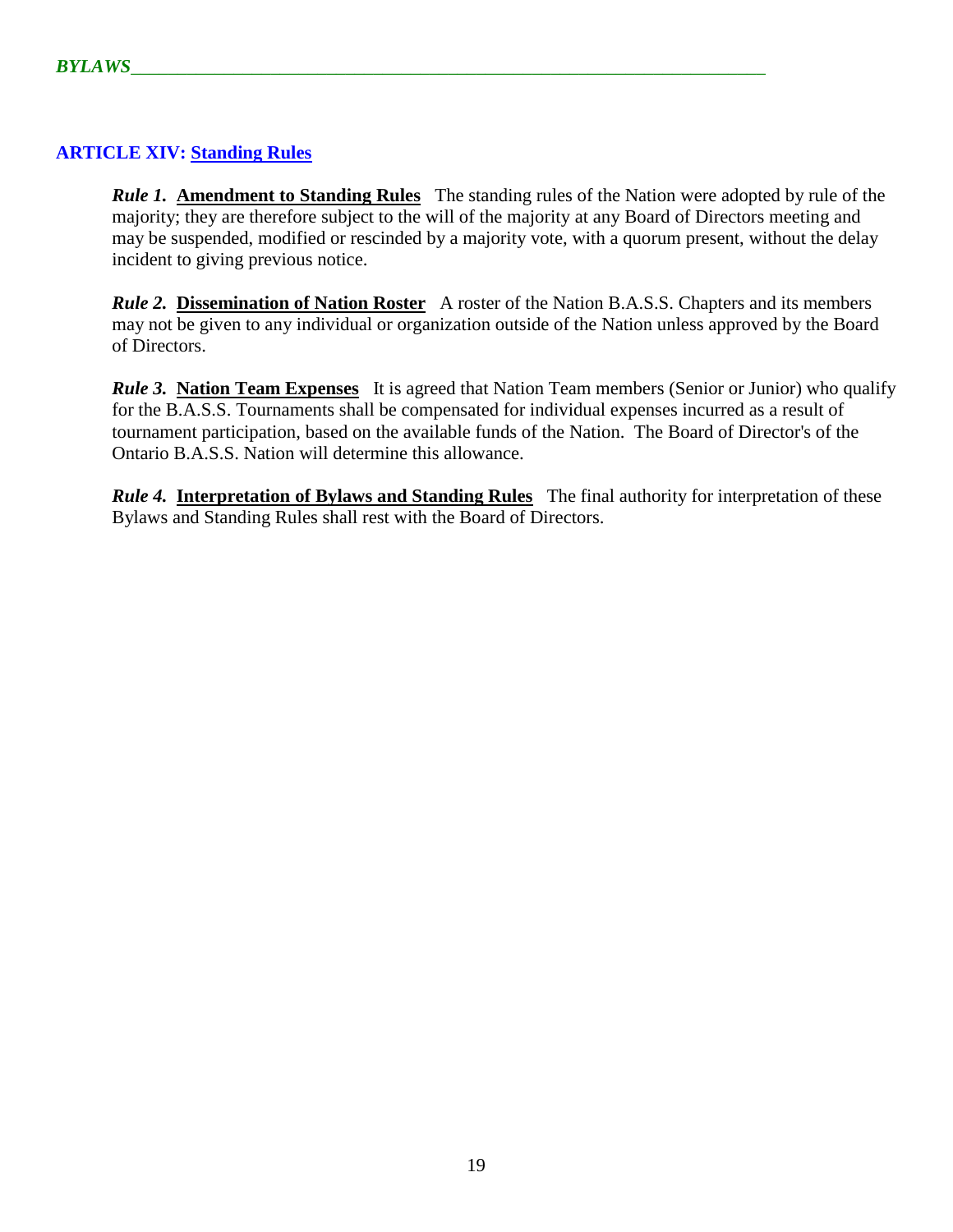## **APPENDIX I**

#### **OBN Rules of Order**

## **1. General**

 a. These rules constitute the Rules of Order for the conduct of the all meetings for the Nation. b. The rules contained in "Robert's Rules of Order (as revised)" shall govern the Nation in all cases to which they are applicable, and in which they are not inconsistent with these Rules of Order, the Bylaws or Standing Rules.

## **2. Call to Order**

a. Regular meetings of the Board of Directors shall be convened on such dates, at such a time and at such a place as shall be determined and announced in accordance with Article IV, Section 4, of the Bylaws; and, it shall be the duty of the President to

(1) call the meeting to order at the appointed time,

- (2) to preside over the meeting,
- (3) to distribute the agenda,
- (4) to state and put all questions properly before the Directors,
- (5) to preserve order, and
- (6) to decide all questions of order.

#### **3. Order of Business**

a. The Order of Business for the Nation Board of Director's meetings shall be as follows

- (1) Call to order by Nation President
- (2) Introduction by the President
- (3) Call of Roll and introduction of Directors present
- (4) Introduction of distinguished guests and Nation Officials
- (5) Presentation of Minutes of preceding meeting
- (6) Presentation of Treasurer's Report
- (7) Reports of Standing Committees
- (8) Reports of Special Committees
- (9) Unfinished Business (Old Business)
- (10) New Business
- (11) Programmed Activity, if applicable
- (12) Adjournment

#### **4. Ontario Ministry of Natural Resources**

a. The Fisheries and Wildlife Division of the Ontario Ministry of Natural Resources shall be extended an open invitation to participate in all regularly scheduled Board of Director's meetings and the Fisheries and Wildlife division's representatives report shall be awarded the same order of business as a report from a Standing Committee. Written invitation shall be extended by President not less than 30 days in advance of each meeting date.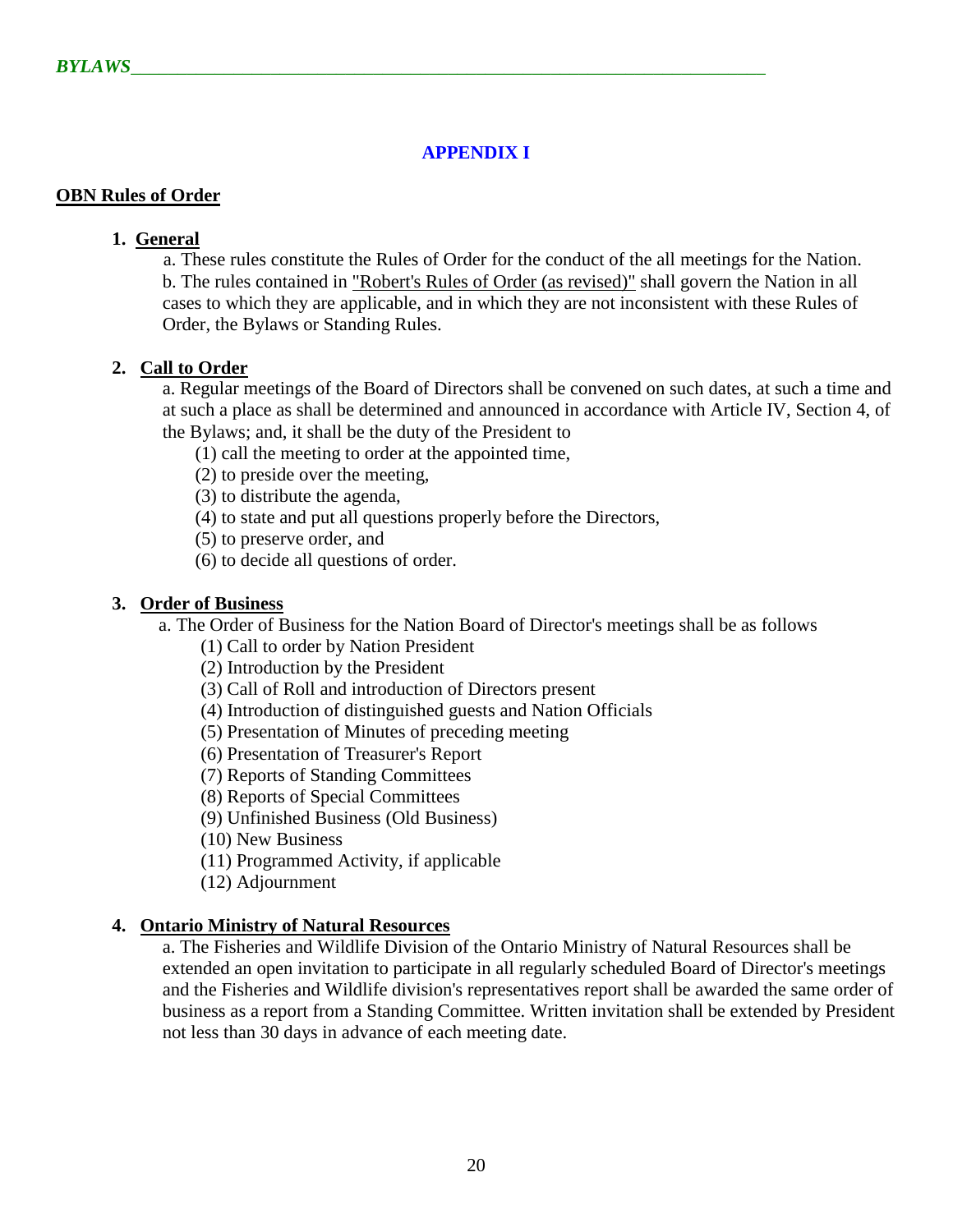## **5. Assumption of Office**

a. The Terms of Office, procedures for elections and guidelines for assumption of Office by Nation officials are prescribed in Articles V and VII of the Bylaws.

b. Officials elected during the last meeting of the fiscal year shall assume Office no earlier than October  $1<sup>st</sup>$ , and their assumption of official duties shall be planned so as to coincide with the date of the first Nation meeting to be conducted in the new fiscal year.

c. The period between the elections of and assumptions of Office shall be utilized as a transition period. This period shall include the close working together of both the newly elected and incumbent Officials, and may include a regular Executive Board or Steering Committee meeting, to provide a smooth transition of Officers.

## **6. Presentation of Awards, Presentation and Swearing in of New Officials**

a. The Presentation of awards for outgoing Officials, Committee Chairs and any Awards shall be scheduled as appropriate.

b. Swearing in of newly elected Officials shall be scheduled for conduct during the Order of Business slated for the President's introduction at the first Board of Director's meeting of the fiscal year, or at any special meeting called by the newly elected President should business arise. c. The swearing in of the new President and the newly elected officials shall be accomplished by the incumbent President; first, by oath administered jointly to all newly elected officials; last by oath administered separately to the new President. For each occasion, the incumbent President shall administer the following oath to which each electee shall respond with the words: "I DO!"

## OATH: "*DO YOU SOLEMNLY SWEAR THAT, AS AN ELECTED OFFICIAL OF THE ONTARIO B.A.S.S. NATION, YOU WILL FAITHFULLY AND WILLFULLY EXECUTE THE DUTIES OF YOUR OFFICE, THAT YOU WILL ACCOMPLISH THOSE TASKS RELATED TO YOUR DUTIES WITH THE HIGHEST DEGREE OF INTEGRITY AND IN THE BEST INTERESTS OF THE NATION AND ITS MEMBERSHIP?"*

## ANSWER: " I DO! "

d. Following issuance of the oath, the outgoing President presents the badge of office to the new President, i.e., gavel. Should the incumbent President also be the newly elected President, or the incumbent President is not available to conduct the swearing in ceremony, it shall be accomplished by an incumbent Official or a returning member of the Board Directors, as selected by the Board of Directors.

## **7. Amendments to Rules of Order**

a. These rules can be amended at any regularly scheduled meeting of the Board of Directors by a 2/3 majority vote of those present or represented at any Board of Directors Meeting, provided the amendment, in writing, has been issued to each Chapter at least thirty (30) days prior to the vote.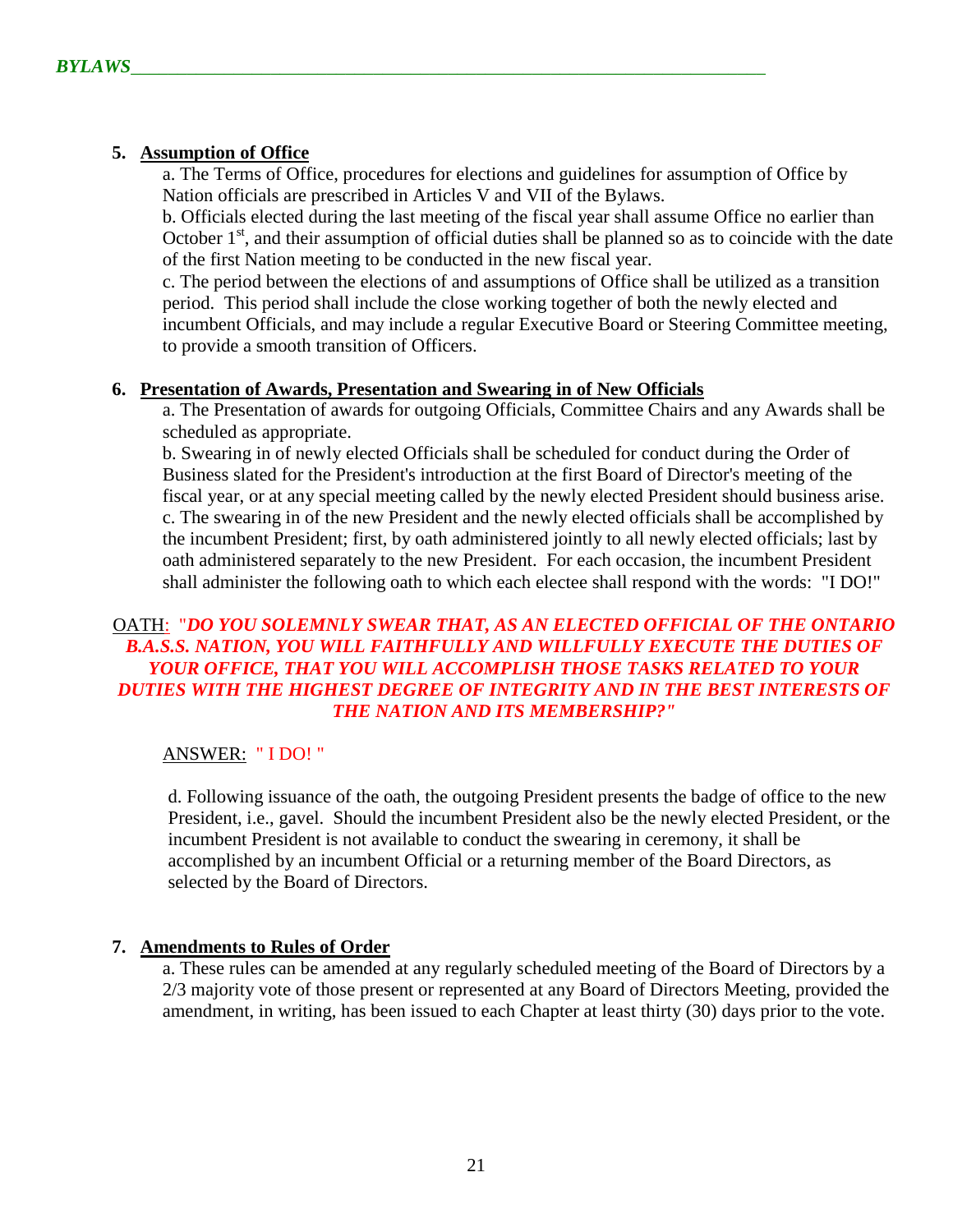## **APPENDIX II**

#### **Tournament Rules Committee**

a. Ontario B.A.S.S. Nation Tournaments will be individually governed by the following Committee, chaired by the Tournament Director:

- i) Tournament Director
- ii) 3 OBN members selected by the Tournament Director, and/or President (participating and/or not participating) in the Event.
- iii) 1 OBN Representative (other than the President) as selected from the Board of Directors by the President.
- b. The rulings of this Committee are final.

c. If the Tournament Director chooses to fish in an event, a Tournament Marshall shall be selected by the Tournament Director and the President, to act as the Tournament Director for the event.

## **Ontario B.A.S.S. Nation Tournament Basic Format**

- a. Must be a member of B.A.S.S. in good standing.
- b. Must be a current member of a B.A.S.S. affiliated club and appear on the national roster.
- c. Must be a current member of an Ontario affiliated club and appear on the provincial roster.
- d. All club dues and fines must be current.
- e. Must participate in the event wearing a logo of both B.A.S.S. and this Nation, whether current or of past issuance.
- f. Once a Nation member qualifies for Team Ontario, the member, when participating in any OBN or B.A.S.S. sanctioned event, on behalf of or as part of the Team, must wear the OBN Team Ontario provided tournament wear or shirt, as provided by the OBN, in accordance with the Team Ontario contract.
- g. When a member of Team Ontario is found to be in a state of non-compliance with the provisions contained in the Team Ontario contract, such an act is grounds for immediate expulsion from the Team.

## **Tournament Entry**

## **1. Club Team**

- a. Entries will be received on date specified by Nation entry forms, and must contain the signature of the President, or appointed Officer by the Chapter, of the entrants Chapter, and all entry fees must be received by the Nation no later than the date specified by the Nation.
- b. Any changes in team members must be cleared with the Tournament Director or Nation Secretary at least 2 weeks before any Tournaments.
- c. Club representatives will be determined through qualification in each Chapter.

## **2. Hank Gibson Provincial Tournament**

a. Each Chapter will put forward a pro-rated number of anglers, dependent on the Rules of the individual Tournament, based on the Nation membership. It is intended that a tournament field will not exceed 214 anglers qualifying for the Nation Team. Therefore, as an example, should the Nation membership equal 200 members, each Club would put forward 1 angler for every 2 members. The Tournament Director will ensure that Chapters are advised of this pro-rated number at least sixty (60) days prior to the first qualifying tournament.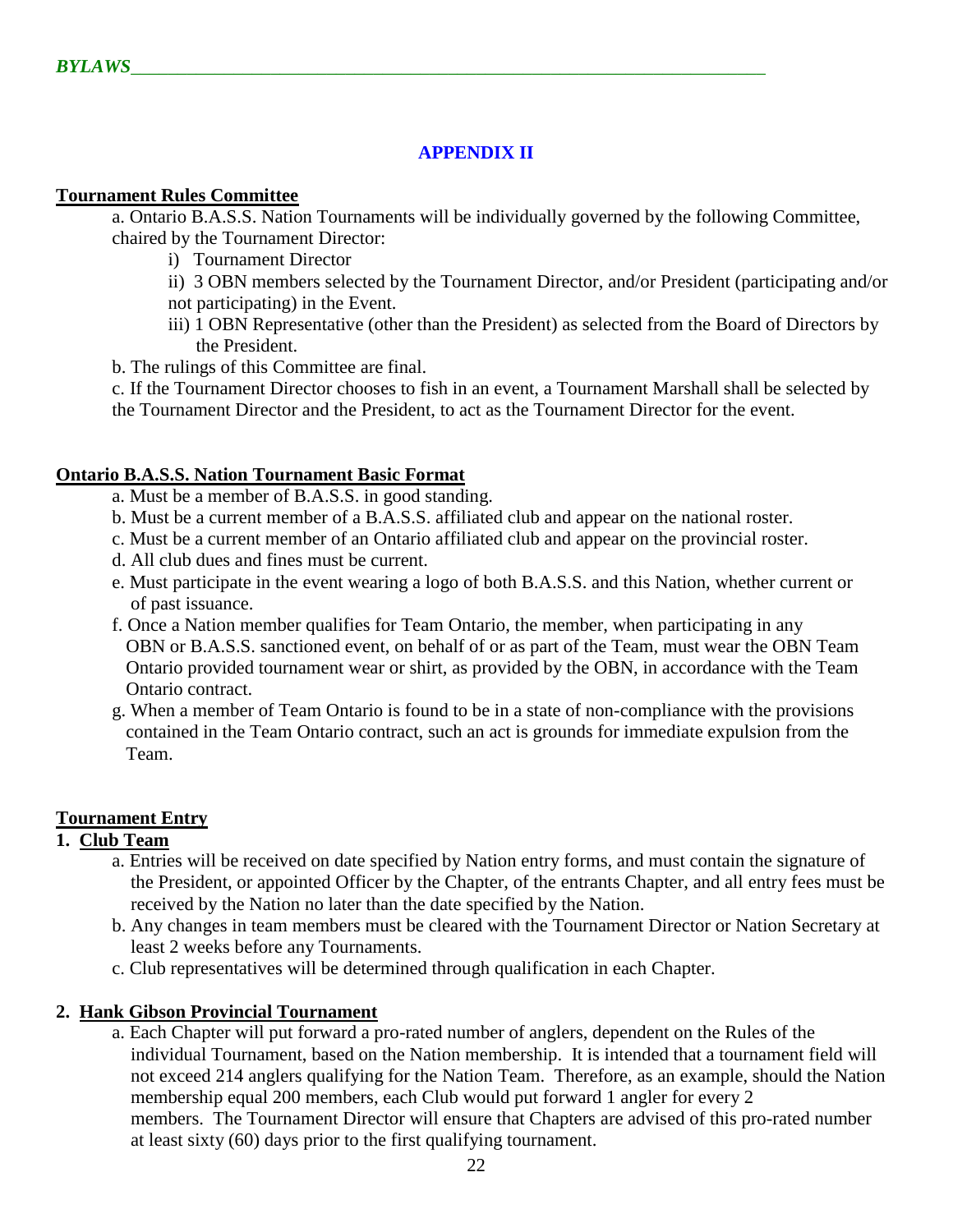## **3. Tournament Rules**

- a. All B.A.S.S. tournament rules will be adhered to, with the following exception:
	- i) There is a plate rating limitation, but BIA rating for each boat must be adhered to.
- b. All applicable Federal, Provincial, and municipal laws and regulations must be adhered to. ii) Failure to adhere to any of the above laws or regulations will result in disqualification.
- c. Other rules may be established as warranted by the Tournament Director.

## **Scoring**

## **Individual**

a. Based on total weight.

## **Regional team**

a. The top 10 boaters/pros, and the top 10 non-boater/ams, with the best weights over the 2-day period will represent the OBN at the B.A.S.S. Regional Tournament. The Alternate members of the Team will be determined in accordance with rules established by B.A.S.S. and the O.B.N.

## **Participant's Meeting**

- a. There will be, on the Friday before a tournament (time to be determined), and on the Saturday (optional and at the Tournament Director's discretion) immediately following the weigh-in, a Participant's Meeting chaired by the Tournament Director.
- b. The Friday meeting will go over tournament rules and answer questions.
- c. Meetings are mandatory, however exceptions may be granted by the President & Tournament Director, if the reason for missing the meeting is determined to be reasonable.

## **Boat Check**

- a. Will be done each morning at the tournament site, in accordance with the instructions provided by the Tournament Director.
- b. All boats must be checked before leaving at blast-off.
- c. Boat check will consist of the safe operation of livewells, equipment, and kill-switch, as well as life jacket, PFD, flares, horn and/or whistle, appropriate insurance, license, or any other items so determined by the Tournament Director.

## **Tournament Hours**

- a. Saturday 6:30 am to 3:00 PM
- b. Sunday 6:30 am to 3:00 PM
- c. Delay of start or cancellation will be at the Tournament Director's discretion.
- d. The Tournament hours may be changed by the Tournament Director, if the need should arise, and the competitors will be informed accordingly at the Friday and/or Saturday meeting.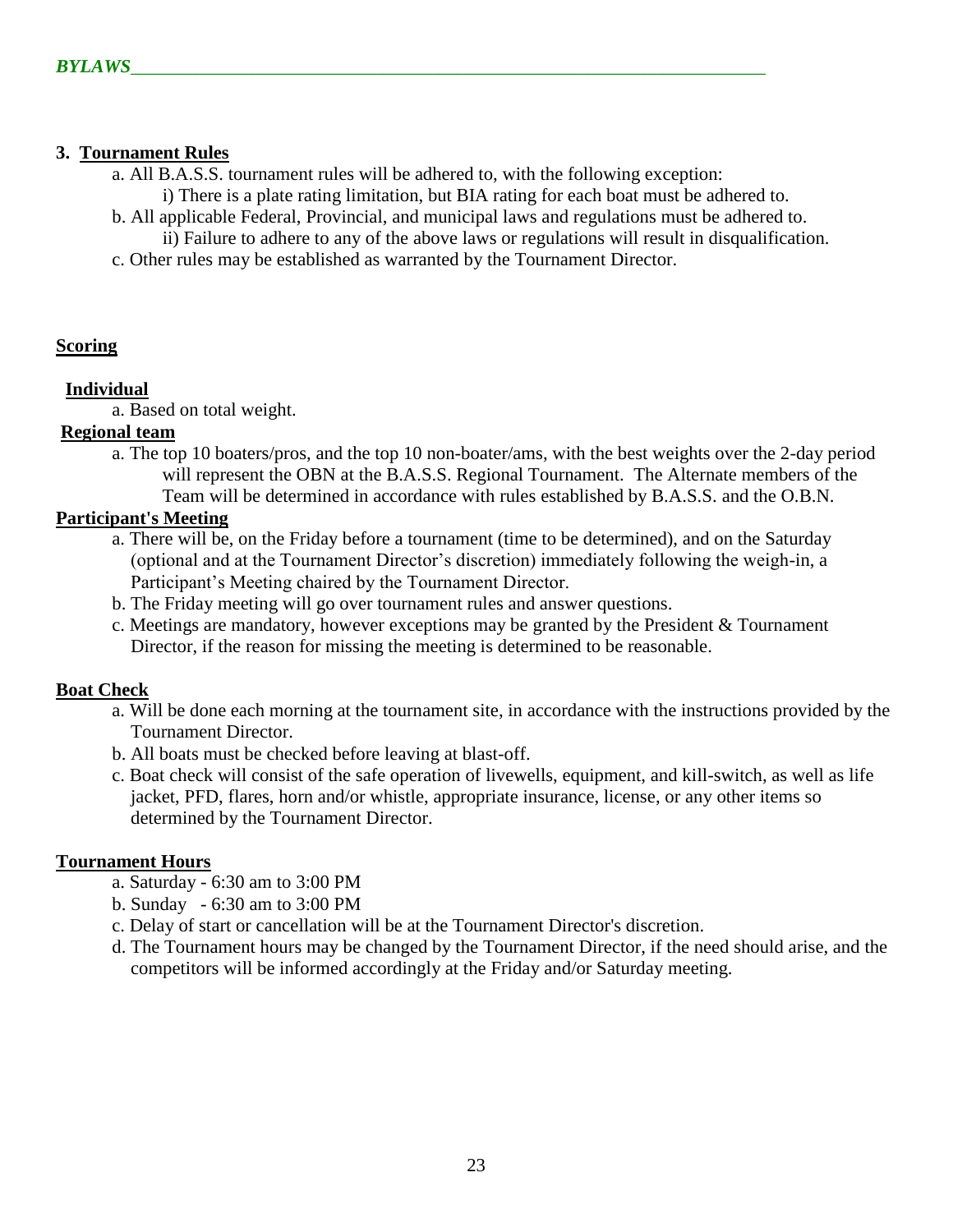## **Entry Fees**

- a. Every competitor must submit a fully completed entry form and proper entry fee to their own Chapter President or Chapter Representative. (See Appendix IV – Current Fees)
- b. Each Chapter will submit their competitor's entry forms to the Nation Treasurer (or delegate), no later than the date specified by the Nation. The proper entry fee for all submitted competitors shall accompany the entry forms. All submitted fees must be on Chapter identified cheques.
- c. All entry fees will remain with the Nation.
- d. There will be NO LATE ENTRIES. Refunds will be allowed, but they are reviewed and determined, on a case by case basis, by the Executive Committee.

## **Miscellaneous**

- a. Any situation not specifically covered by the tournament rules and regulations or the Tournament format will be decided by the Tournament Director, with the assistance of the Tournament Committee.
- b. All decisions by the Tournament Director are final.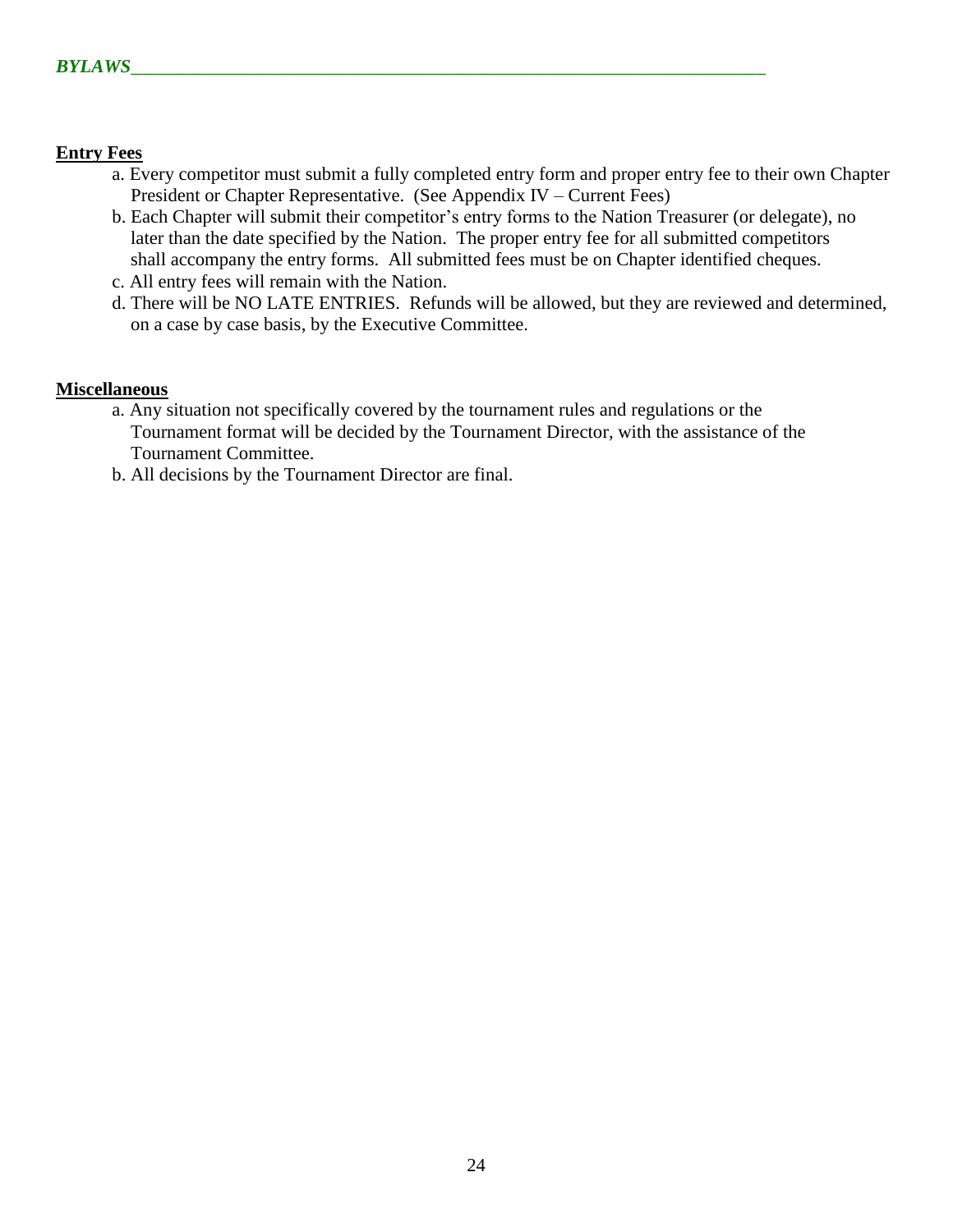## **APPENDIX III**

## **1.0 Spending and Account Balances**

- a) The President may spend up to \$300.00 per year without Executive Committee approval on nonbudgeted or non-capital items. After the amount is spent, as approved by the Executive Committee, the amount spent by the President is reset to \$0.00 for the remainder of the year on additional non-budgeted or non-capital items.
- b) The Executive Committee may spend up to \$750.00 without Board of Director approval for nonbudgeted or non-capital items. After the amount is spent, as approved by the Board of Directors, the amount spent by the Executive Committee is reset to \$0.00 for the remainder of the year on additional non-budgeted or non-capital items.
- c) Capital or non-budgeted items greater than \$750.00 requires majority vote of Board of Directors as outlined in these Bylaws.
- d) A minimum cash balance of \$1,000.00 should be kept. If the Nation's bank balances drop below \$1,000.00, each President is to be notified and spending is to be kept only to essential items until additional funds are deposited.
- e) If the Balance in our chequing account will remain at a high level for some time, the Treasurer can purchase a G.I.C. or T-Bill, which is convertible to cash on behalf of the OBN for a portion of the balance that will not be used in the near future.
- f) All OBN Executive Committee members shall have cheque signing authority. There shall be only one set of cheques that will be maintained by the Treasurer, for each needed account type. All cheques must have two OBN Executive Committee member signatures on them. The person whom the cheque is made payable cannot be one of the signatories on the cheque.

## **2.0 Expenses**

- a) All Expenses must be submitted no later than 30 days after the OBN fiscal year end. After that, the expenses will not be paid by the OBN and will become the person's personal responsibility, unless approved by the Board of Directors.
- b) OBN members may be advanced money for purchases, travel and other expenses. Upon return, proper receipts must be submitted and any excess money must be returned to the OBN.
- c) The OBN does not make any 'Trade for Service' or 'Barter' transactions. All "in" or "out" transactions must be made with cash or cheque for proper accounting practice.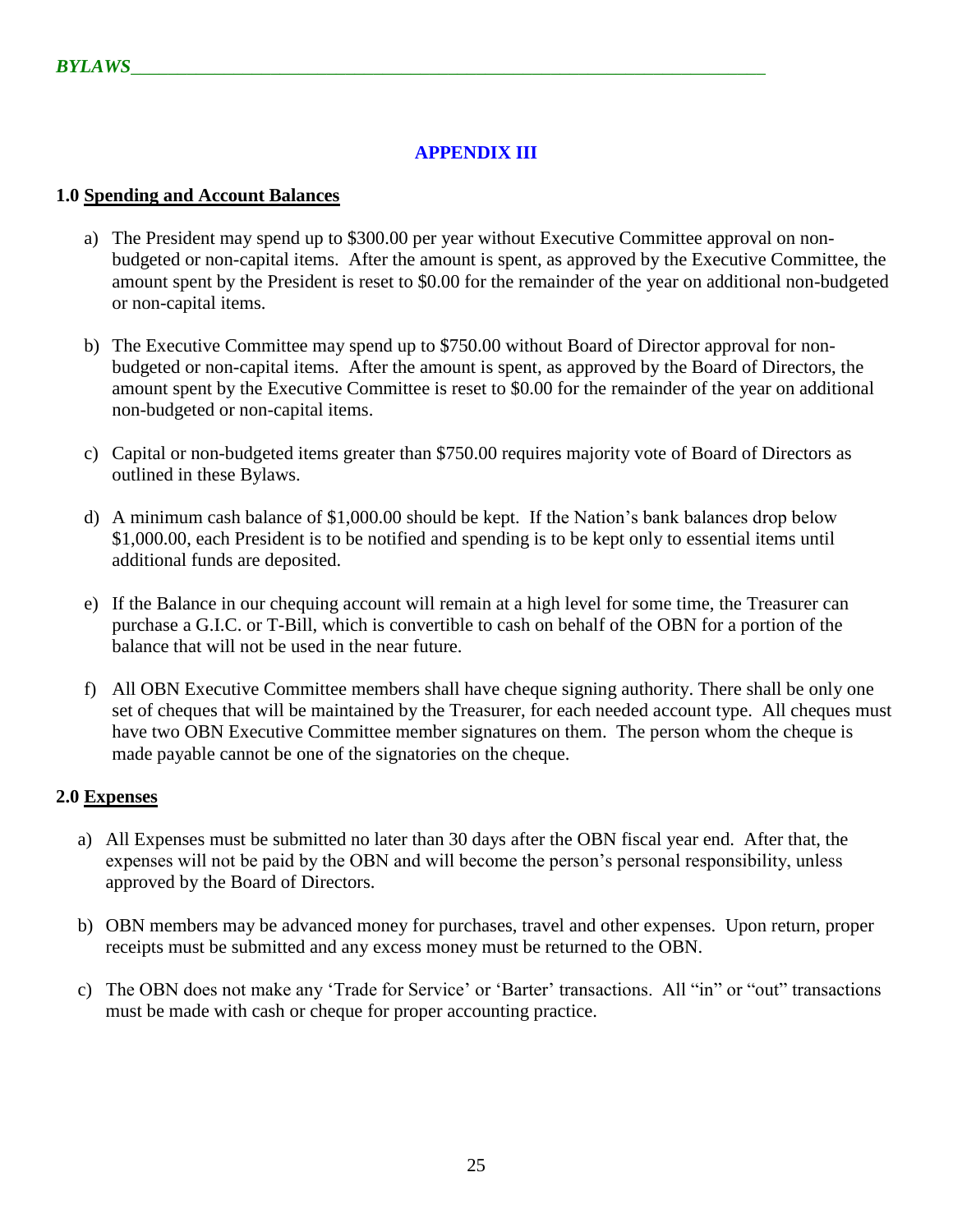## **3.0 Financial Reporting**

- a) The OBN's fiscal year end is October 31, in accordance with Article XII, Section 2 of the Bylaws. Year End Financial Statements are to be presented at the AGM and based on the fiscal year end. A separate set of financial statements, as at the date of the AGM, are not to be presented but must be made available for discussion and decision making purposes at the AGM.
- b) All financial statements are to be completed with retail computer financial software, which must be provided by the OBN.
- c) The OBN Budget is presented by the Treasurer on behalf of the Steering Committee no later than the first regularly scheduled Board of Director's meeting.
- d) An Income Statement, Balance Sheet and Forecast showing Actual and Budgeted amounts are to be provided quarterly, and at such times as required at the Executive Committee or Board of Directors.
- e) Depreciation must be applied to capital assets held by the OBN. As a general rule, vehicles should be at depreciated at a rate of 30%. All other capital assets shall be depreciated at a rate of 10%, unless the Board of Directors establishes a specific rate of depreciation for a particular asset.